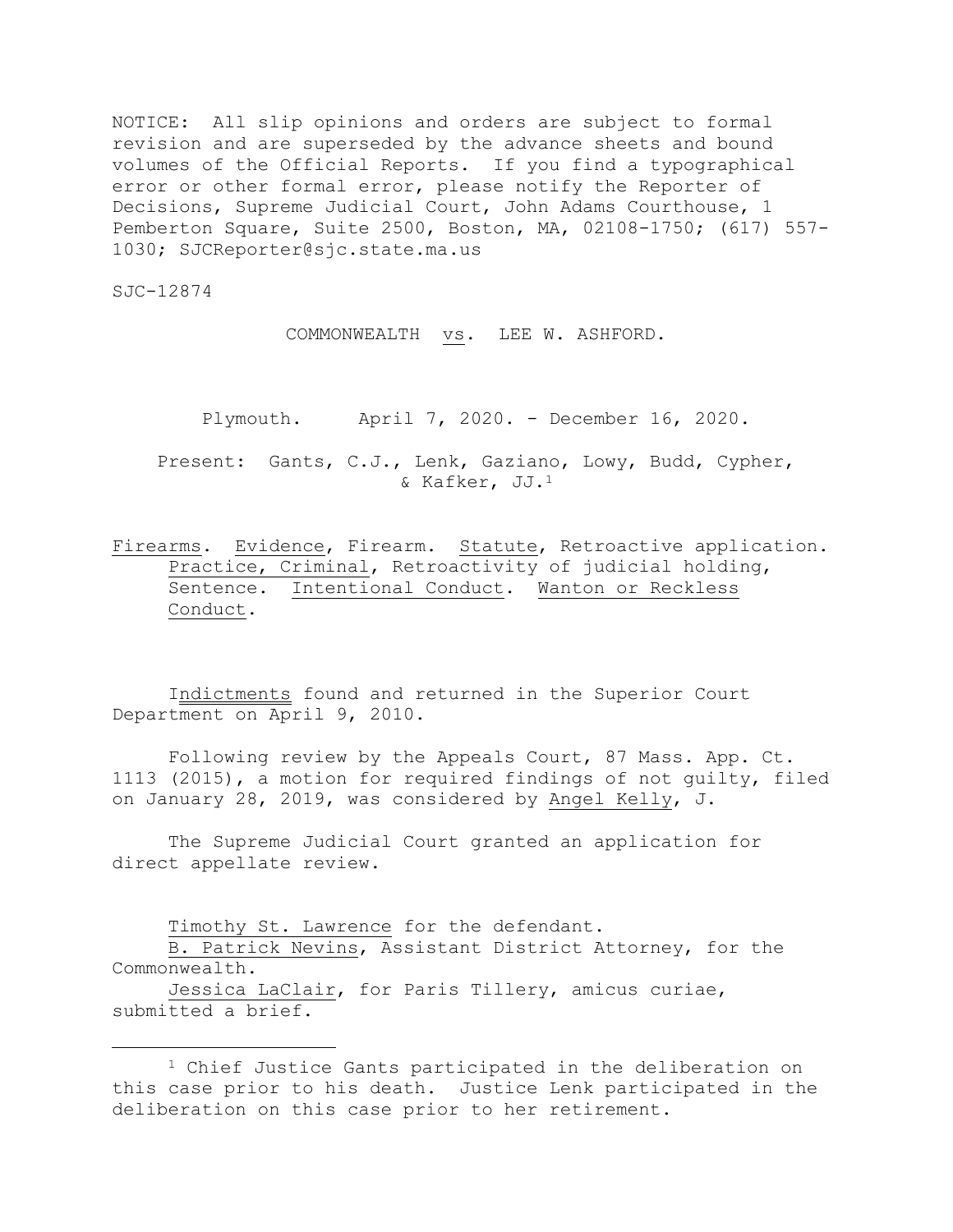Michael Tumposky, for Massachusetts Association of Criminal Defense Lawyers, amicus curiae, submitted a brief.

GAZIANO, J. When State police troopers attempted to stop the defendant's vehicle for speeding, he fled, first in the vehicle and then on foot. After he was apprehended, police recovered drugs they saw him throw into a Dumpster as well as a loaded gun from a bag on the rear seat of the vehicle. On appeal, the defendant argues that our holding in Commonwealth v. Brown, 479 Mass.  $600$ ,  $601$  (2018) -- that the Commonwealth must prove he knew that the gun was loaded in order to establish a violation of G. L. c. 269, § 10 (n) -- applies retroactively to his case on collateral review. The defendant also asks us to consider whether assault and battery by means of a dangerous weapon, G. L. c. 265, § 15A (b), a crime that can be accomplished either intentionally or recklessly, is categorically a violent crime, as required to serve as a predicate offense under G. L. c. 269, § 10G, the Massachusetts armed career criminal act (ACCA or Massachusetts ACCA).

We conclude that Brown, 479 Mass. at 608, did not announce a new rule, and therefore it applies retroactively to cases on collateral review. We also conclude that in order for a conviction of assault and battery by means of a dangerous weapon to count as a predicate offense for purposes of the ACCA, the Commonwealth must use the modified categorical approach to prove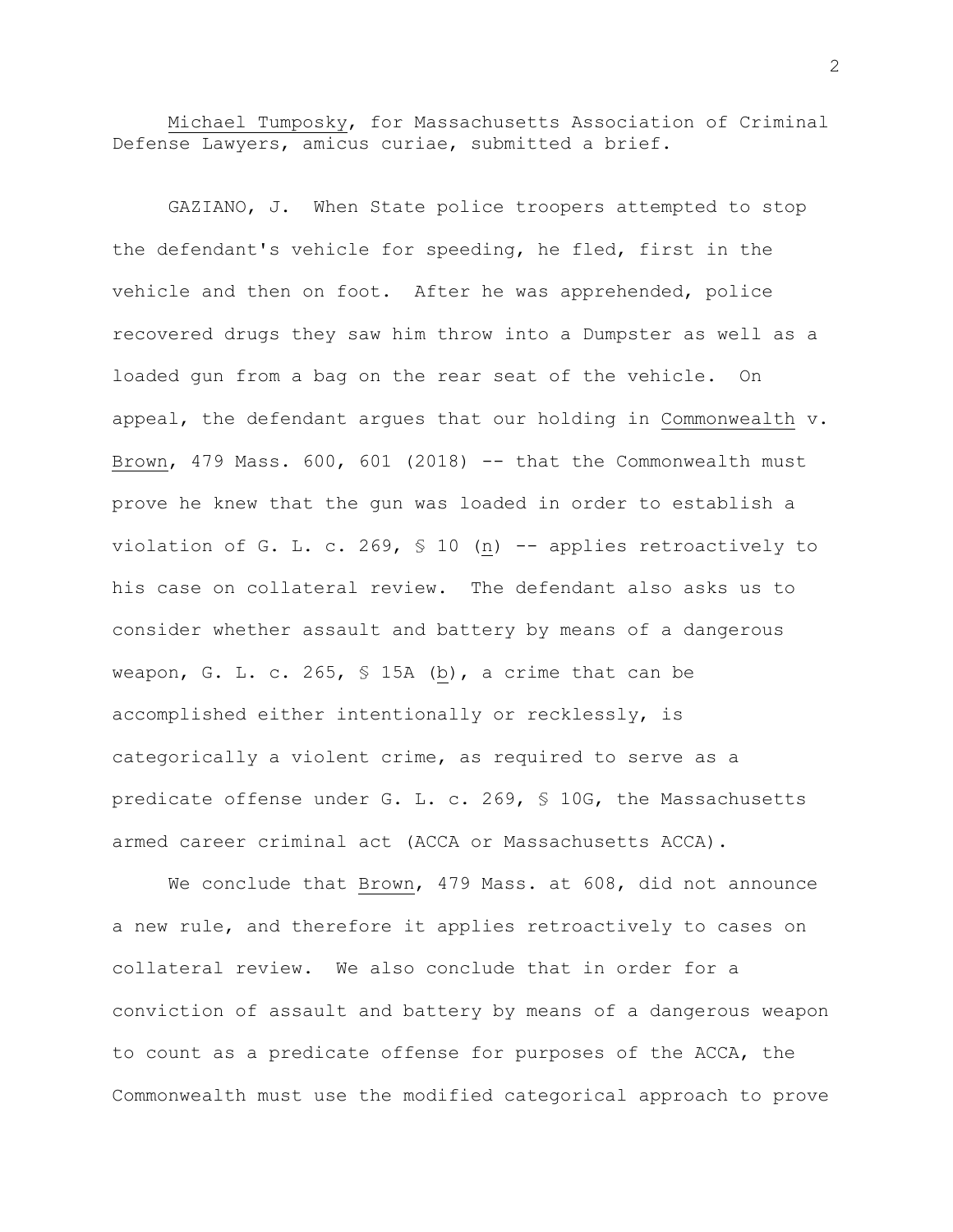that the defendant was convicted of intentional assault and battery by means of a dangerous weapon. This is so because there is substantial ambiguity as to whether the force clause of the ACCA encompasses reckless conduct; accordingly, under the rule of lenity, the defendant is entitled to the narrower reading of the criminal statute.

Background. 1. Arrest. Shortly after  $9 \underline{P.M.}$  on February 8, 2010, a State police trooper began following the defendant's vehicle as it pulled out of a gasoline station in Brockton. When the vehicle started traveling at thirty-five miles per hour in a zone with a speed limit of thirty miles per hour, the trooper activated his blue lights and attempted to stop the vehicle. The defendant accelerated, and the trooper pursued. After another police vehicle joined the chase, the defendant parked and fled on foot.

The troopers then continued the pursuit on foot, and eventually caught up to the defendant, who had his hands in his pockets. When they ordered him to take his hands out of his pockets, the defendant "motioned" towards a nearby Dumpster. One of the officers testified that something came out of the defendant's pocket and went into the container. The defendant was arrested, and an officer later recovered three plastic bags from the Dumpster. The bags contained a substance that subsequently was identified as "crack" cocaine. One of the bags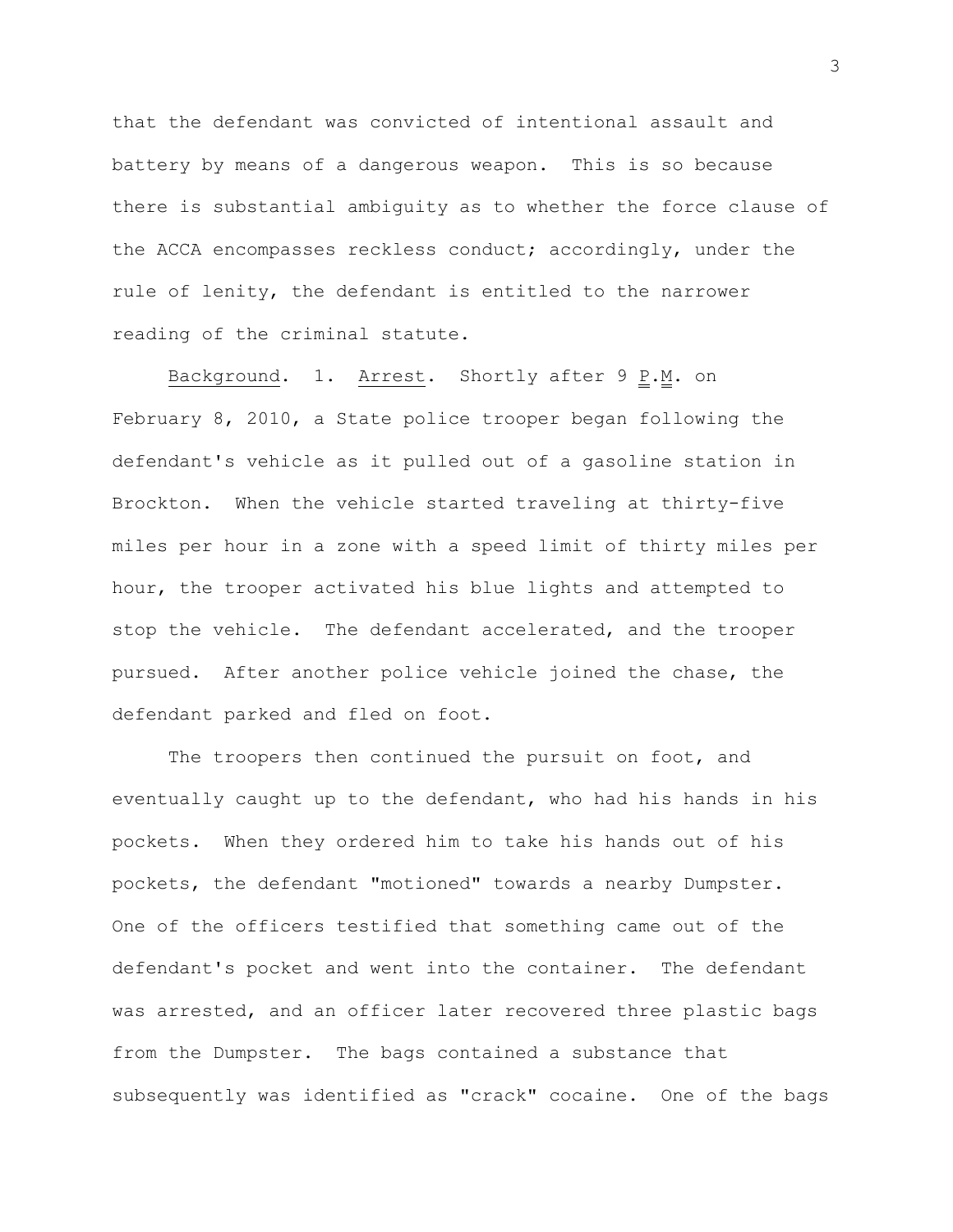held two smaller "twists" that had lesser portions of the drug, and a third contained fourteen "twists."

Another trooper searched the defendant's vehicle and found a plastic bag on the rear seat that contained a pistol, a scale, and a bottle of a cologne named "Very Sexy." A magazine, containing four rounds of ammunition, was fully inserted into the weapon.

On the drive to the State police barracks, a trooper read the defendant his Miranda rights<sup>2</sup> and then proceeded to ask him what type of cologne he was wearing. The defendant replied, "Very Sexy." He said that the cologne, drugs, and scale were his, but denied all knowledge of a handgun. He told police that he fled because of the drugs.

2. Prior proceedings. At a jury trial in the Superior Court, the defendant was convicted of unlawful possession of a firearm, in violation of G. L. c. 269, § 10 (a); unlawful possession of a loaded firearm, in violation of G. L. c. 269, § 10 (n); and possession of cocaine with the intent to distribute, in violation of G. L. c. 94C, § 32A (c). Then, in a jury-waived trial before the same judge, the defendant was convicted of a sentencing enhancement for two prior violent crimes under the ACCA. See G. L. c. 269, § 10G (b). At the

i<br>L

<sup>2</sup> See Miranda v. Arizona, 384 U.S. 436 (1966).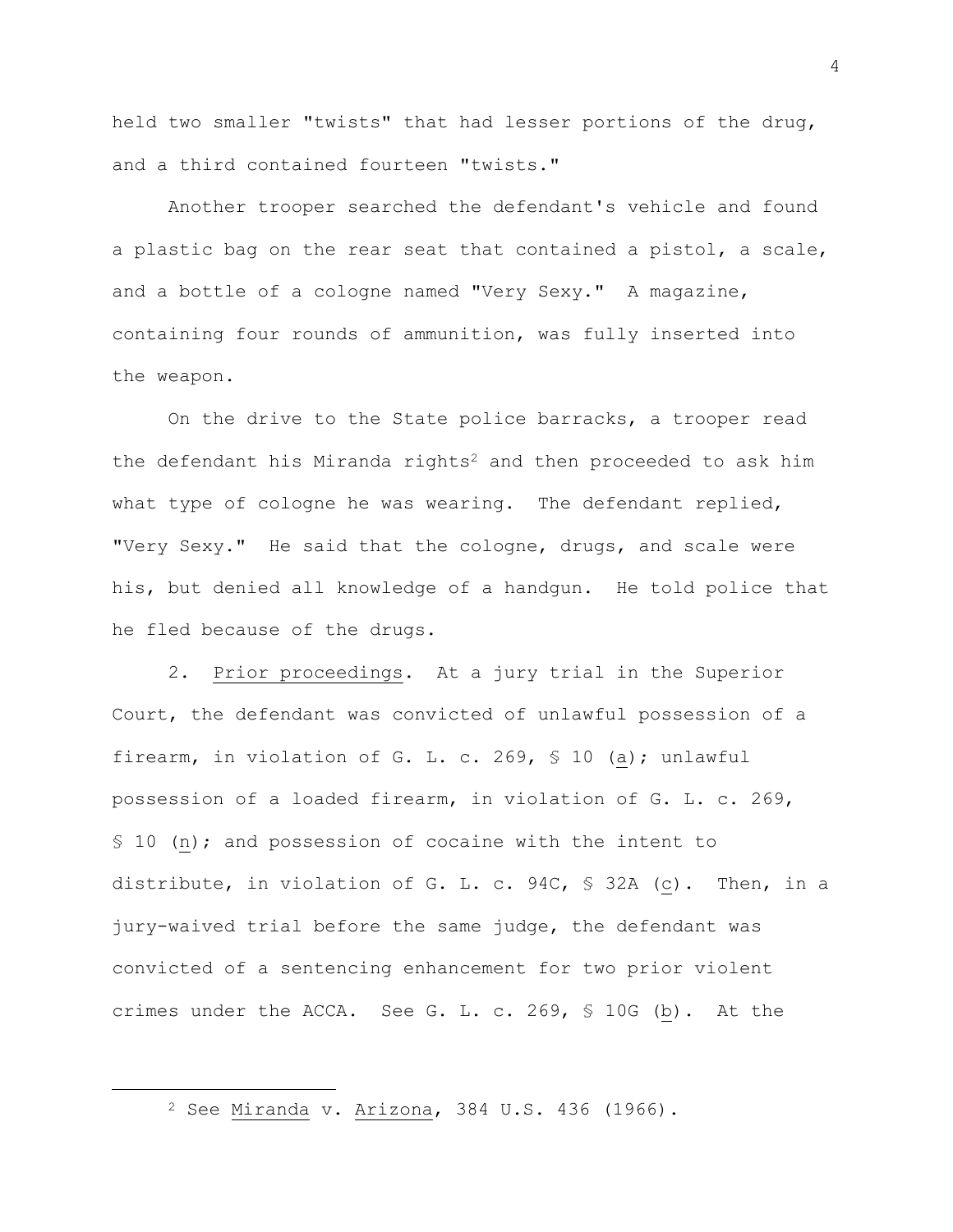trial on the ACCA charge, the Commonwealth submitted evidence that the defendant previously had been convicted of armed robbery and assault and battery by means of a dangerous weapon. As to this latter conviction, the Commonwealth's evidence consisted of identification testimony by the officer who had booked the defendant, and a certified record of the conviction.

In a consolidated judgment on the convictions of unlawful possession of a firearm and the ACCA enhancement, the judge sentenced the defendant to a term of incarceration of not less than ten years and not more than ten years and one day, the mandatory minimum under the ACCA. That sentence was to run concurrently with a sentence of not less than two years and not more than three years for possessing cocaine in violation of G. L. c. 94C, § 32A (c). In addition, the defendant was sentenced to two years of probation on the loaded firearm conviction, G. L. c. 269, § 10 (n), which was to run from and after his ten-year sentence under the ACCA.

The defendant appealed and also filed a motion for a new trial; that motion was denied following an evidentiary hearing. The Appeals Court consolidated the direct appeal and the appeal from the denial of the motion. See Commonwealth v. Ashford, 87 Mass. App. Ct. 1113 (2015). In April 2015, the court affirmed both the judgment and the denial of the motion for a new trial. Id.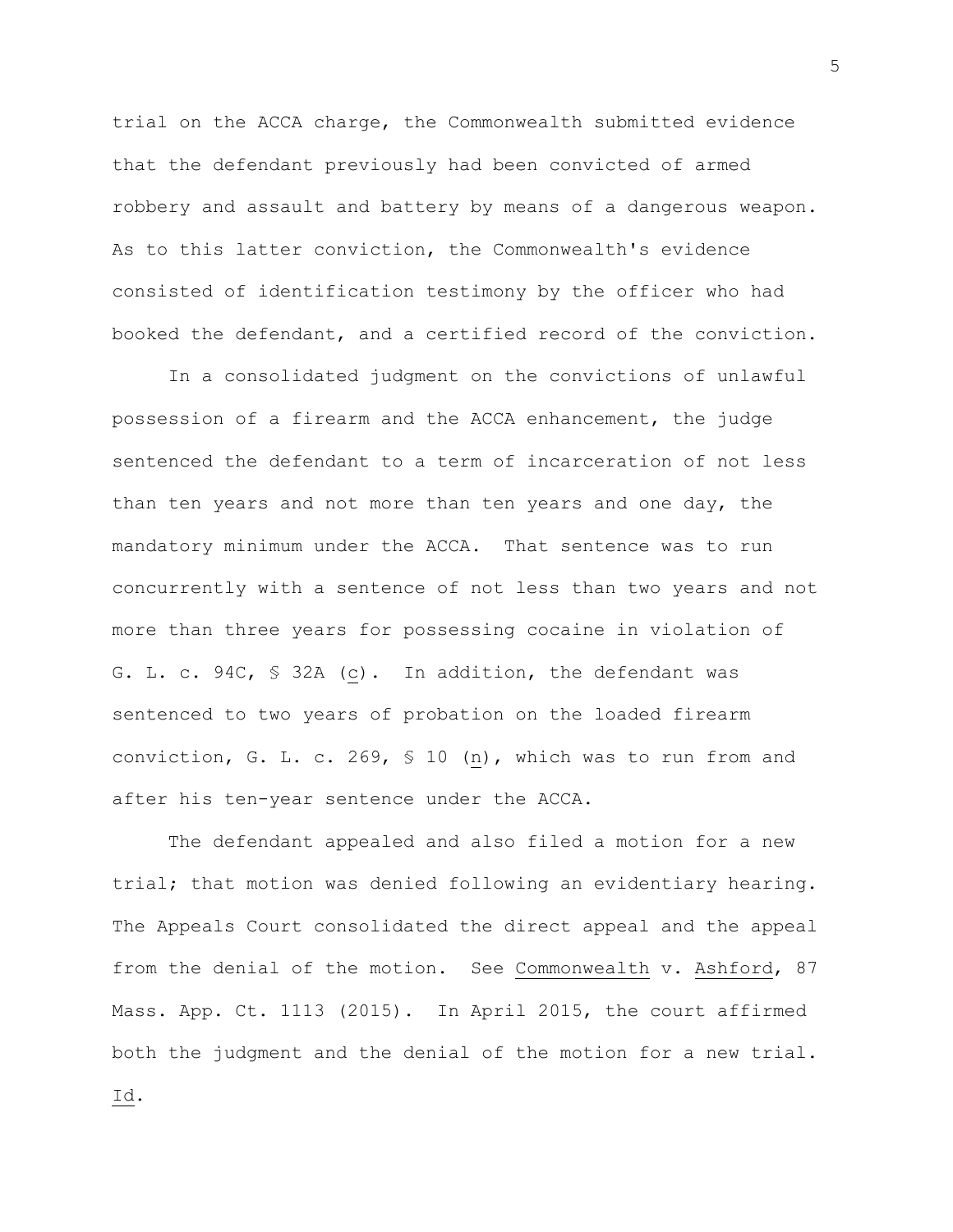In January 2019, the defendant challenged both the loaded firearm conviction and the ACCA enhancement in a motion for required findings of not guilty, pursuant to Mass. R. Crim. P. 25, as amended, 420 Mass. 1502 (1995), or, in the alternative, to vacate an unlawful sentence. The motion was denied, and we granted the defendant's motion for direct appellate review.

Discussion. 1. Possession of a loaded firearm. a. Retroactivity of Brown on collateral review. In Brown, 479 Mass. at 601, we held that in order for a defendant to be convicted of possessing a loaded firearm under G. L. c. 269, § 10 (n), the Commonwealth had to prove that the defendant knew the weapon was loaded. The defendant contends that he is entitled to the retroactive effect of that decision on collateral review. We agree.

"In general, when we construe a statute, we do not engage in an analysis whether that interpretation is given retroactive or prospective effect; the interpretation we give the statute usually reflects the court's view of its meaning since the statute's enactment." Eaton v. Federal Nat'l Mtge. Ass'n, 462 Mass. 569, 587 (2012), citing McIntire, petitioner, 458 Mass. 257, 261 (2010), cert. denied, 563 U.S. 1012 (2011). Where the statutory interpretation at issue is not constitutionally required, however, we retain some discretion to apply the rule only prospectively. See Eaton, supra at 588, quoting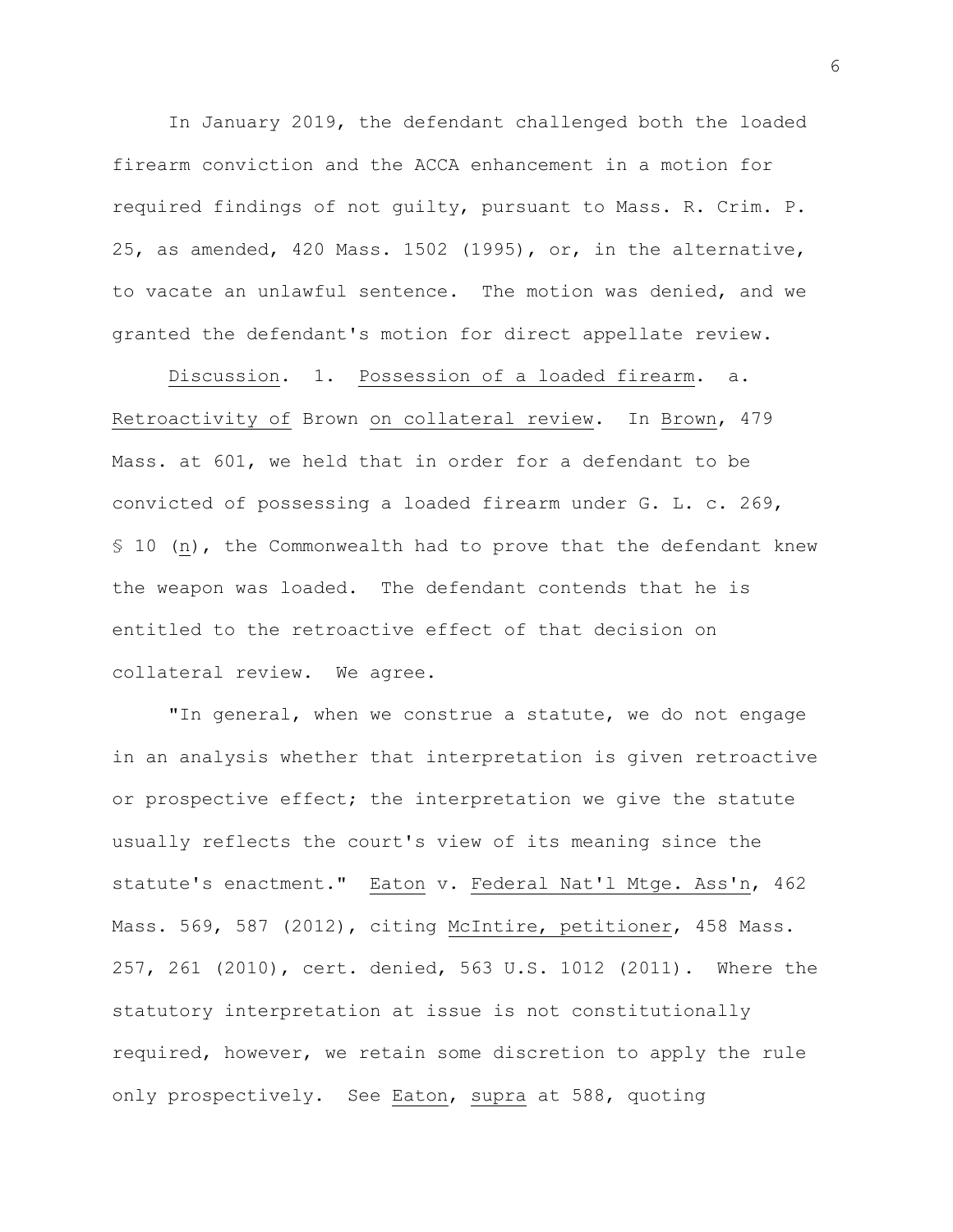Commonwealth v. Dagley, 442 Mass. 713, 721 n.10 (2004), cert. denied, 544 U.S. 930 (2005). This discretion is guided by consideration of the novelty of the interpretation, whether retroactivity is consistent with the purposes of the rule announced, and whether "hardship or inequity would result from retroactive application" (citation omitted). American Int'l Ins. Co. v. Robert Seuffer GmbH & Co. KG, 468 Mass. 109, 121, cert. denied, 574 U.S. 1061 (2014). There must be good reason "to disturb the presumptively retroactive application" of a statutory interpretation. Id. See Eaton, supra (prospective effect was given in those "very limited circumstances" because retroactive application would have clouded title to thousands of property transactions).

We discern no reason here to exercise our discretion and to apply the holding in Brown only prospectively. While Brown decided an open question of law, its interpretation was not entirely novel. See Brown, 479 Mass. at 608. It relied on Commonwealth v. Johnson, 461 Mass. 44, 53 (2011), where we held that "[a]ll of the required elements of unlawful possession of ammunition [including the element of knowledge] were encompassed by the elements of unlawful possession of a loaded firearm." From that conclusion, it is a logical step to the holding in Brown, supra, that the element of knowledge required by the lesser included offense must be shown in order to convict a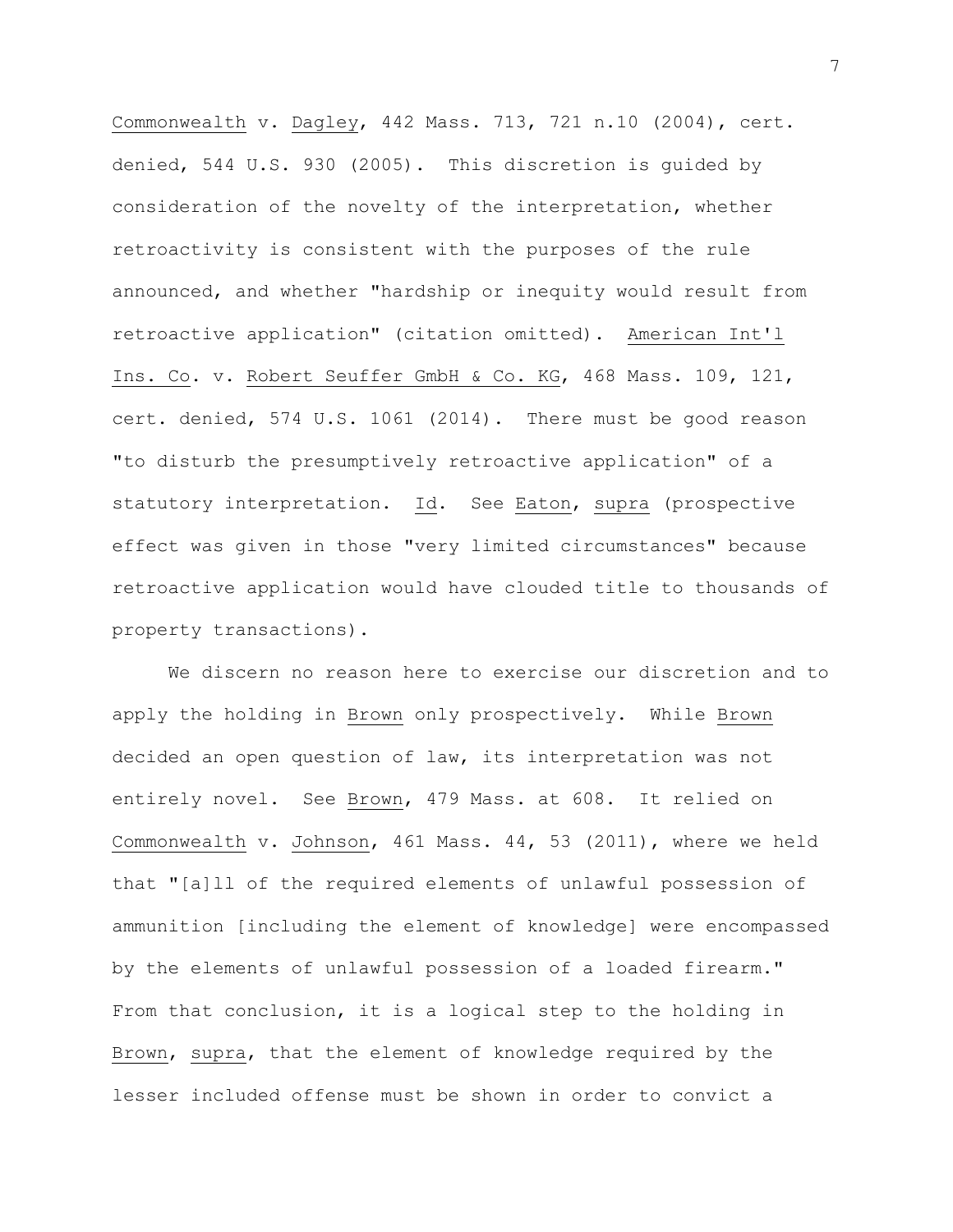defendant of the greater offense. Furthermore, any inequity or hardship to the Commonwealth resulting from any lack of warning that it was required to prove knowledge is outweighed by our concern for the inequity and hardship visited upon a defendant, like this one, who might have been convicted and sentenced without the Commonwealth proving an essential element of the crime. Thus, as we have held, the holding in Brown that the Commonwealth must prove a defendant knew that the gun was loaded in order to sustain a conviction under G. L. c. 269, § 10 (n), applies to cases on collateral review. See Commonwealth v. Silvelo, 486 Mass. 13, 17 (2020), citing Commonwealth v. Paul, 96 Mass. App. Ct. 263, 265-266 (2019).

b. Sufficiency. Having determined that the holding in Brown is applicable here, we next must decide whether there was sufficient evidence for the jury to have found the defendant knew that the gun was loaded. In reviewing the sufficiency of the evidence, we examine "whether, after viewing the evidence in the light most favorable to the prosecution, any rational trier of fact could have found the essential elements of the crime beyond a reasonable doubt" (emphasis in original). Brown, 479 Mass. at 608, quoting Commonwealth v. Latimore, 378 Mass. 671, 677 (1979). In this case, the evidence was not sufficient.<sup>3</sup>

<sup>&</sup>lt;sup>3</sup> For this reason, we do not reach the further question whether the absence of an instruction on this element created a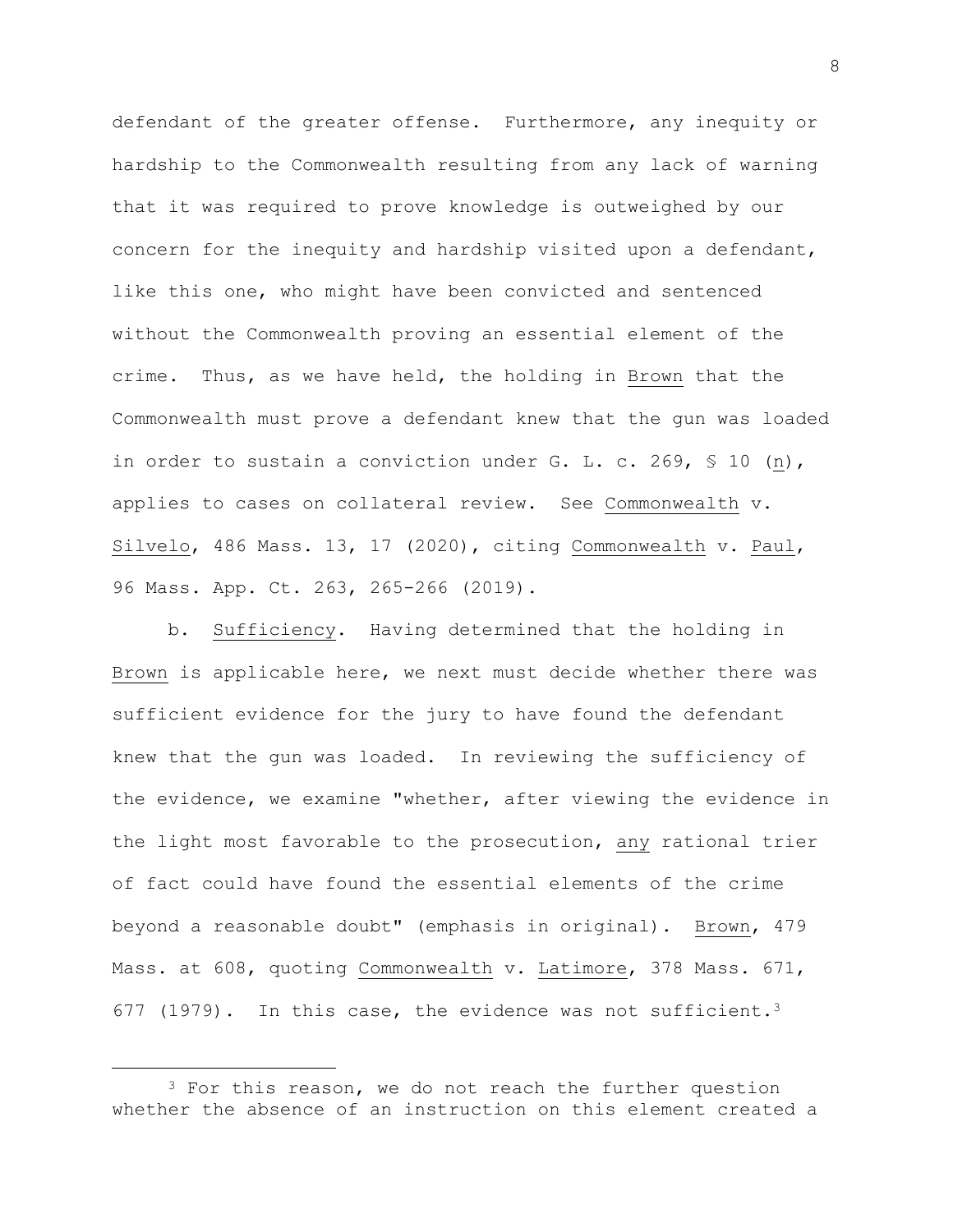Where there is no direct evidence that a defendant knew a gun was loaded, a jury rationally may infer that fact from circumstantial evidence. Brown, 479 Mass. at 608. While this inference need only be reasonable and possible, not necessary and inescapable, Commonwealth v. Sullivan, 469 Mass. 621, 624 (2014), it is equally true that "no essential element of the crime may rest in surmise, conjecture, or guesswork" (citation omitted), Commonwealth v. Lopez, 484 Mass. 211, 216 (2020). The "evidence is not sufficient if it requires piling 'inference upon inference'" (citation omitted). Commonwealth v. Merry, 453 Mass. 653, 661 (2009).

Here, the gun was not found on the defendant's person but in his vehicle. He was not seen handling the weapon, and he denied ownership. This evidence is similar to the evidence of knowledge that we deemed insufficient in Brown in two key respects: the gun was not discovered on the defendant's person, and one cannot tell whether the firearm was loaded simply by looking at it. See Brown, 479 Mass. at 608. Contrast Silvelo, 486 Mass. at 19 ("ammunition [inside revolver] would have been clearly visible").

The Commonwealth's argument that the gun was loaded hinges on evidence of the defendant's drug distribution. The

substantial risk of a miscarriage of justice. See Commonwealth v. Silvelo, 486 Mass. 13, 17 (2020).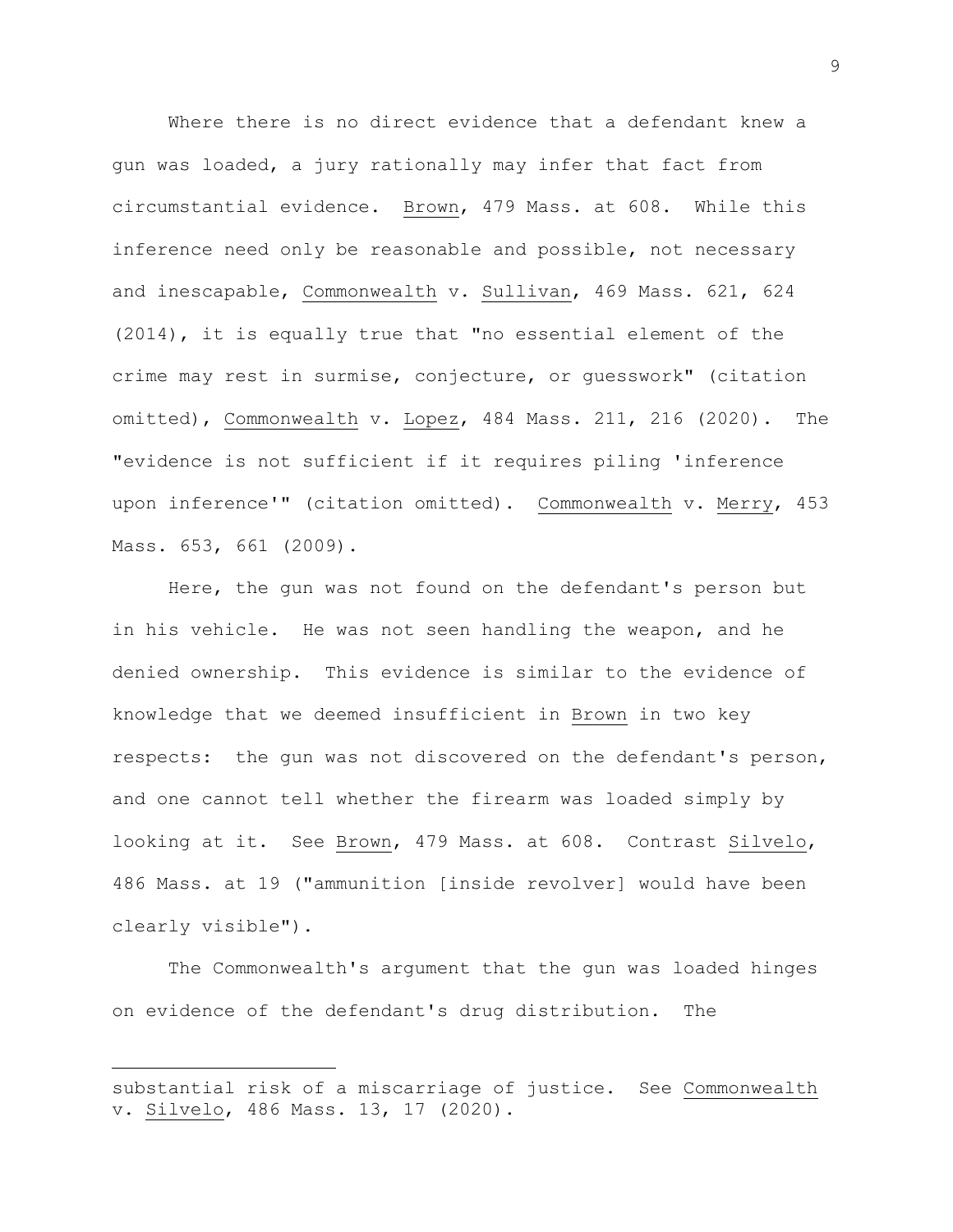Commonwealth argues that the jury could have inferred that the gun was loaded because there was testimony that the use of "protection" "could be" significant for those involved in dealing narcotics, particularly alone at night. Taking the inference one step further, the Commonwealth contends that a loaded gun offers better protection than an unloaded one, and therefore the jury could have found beyond a reasonable doubt that the gun was loaded. We do not agree.

First, the expert testimony that the defendant would have been more likely to carry a loaded weapon was weak. The Commonwealth's expert merely answered, "it could be," when asked if "protection" would be important to someone dealing narcotics in Brockton.

Second, the inference that drug dealers in general are more likely to carry "protection," even if accepted, is too broad, free-floating, and speculative to support the required element of knowledge that a specific gun was loaded. And because many people carry handguns for protection or self-defense, see Commonwealth v. Cooper, 97 Mass. App. Ct. 772, 774 (2020), countenancing this inference would vitiate the requirement announced in Brown, 479 Mass. at 601, that knowledge is an independent element of G. L. c. 269, § 10 (n). It also runs counter to the statutory scheme, which clearly contemplates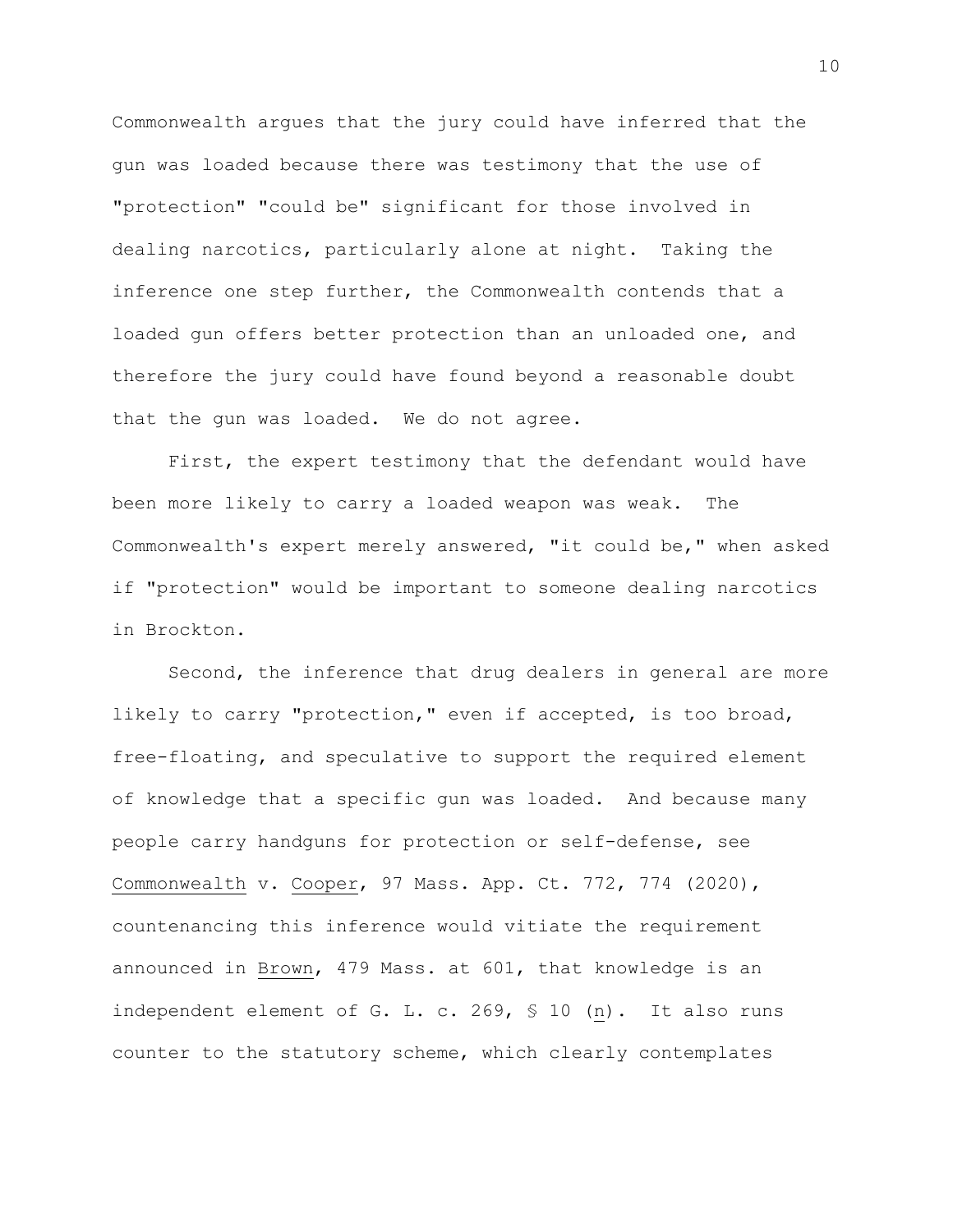individuals carrying either loaded or unloaded firearms. See G. L. c. 269,  $\frac{10}{10}$  (a), (n).

Such an inference is especially inadequate where, as here, it stands alone, in circumstances where there was no direct evidence of the defendant handling the gun or threatening to use it. See Cooper, 97 Mass. App. Ct. at 774 (evidence of knowledge was sufficient where "gun was neither holstered, nor concealed, but was drawn" and tucked into defendant's armpit area, and there also was evidence defendant deliberately had obtained weapon); Commonwealth v. Grayson, 96 Mass. App. Ct. 748, 752 (2019) ("reasonable inference that a person carrying a firearm in his [or her] waistband would know whether it was loaded" supports inference of knowledge, but, standing alone, is insufficient to establish knowledge); Commonwealth v. Resende, 94 Mass. App. Ct. 194, 200-201 (2018) ("close case" where "commonsense inference . . . that a person would check to see if the firearm was loaded before putting it in his [or her] waistband" plus threats related to using firearm were deemed sufficient evidence of knowledge); Commonwealth v. Galarza, 93 Mass. App. Ct. 740, 742, 747-748 (2018) (evidence of knowledge was insufficient where gun was found in console of truck driven by defendant but owned by third party). Here, where the defendant was not seen handling the gun or threatening to use it, we conclude that the evidence presented was insufficient to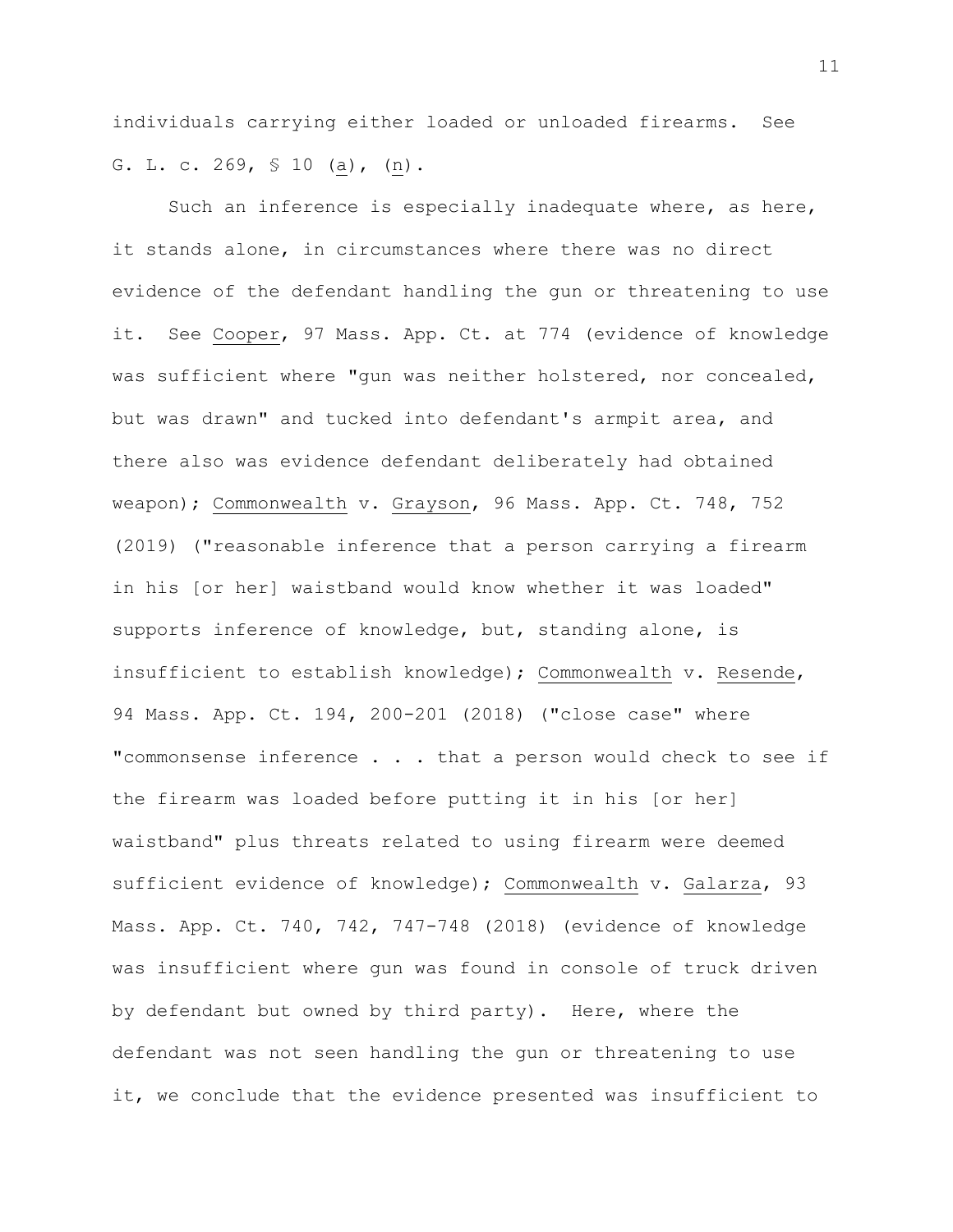support the conviction of carrying a loaded firearm, G. L. c. 269, § 10 (n), and that the conviction must be vacated.

2. Massachusetts ACCA enhancement. a. Retroactivity of Beal on collateral review. When an individual is convicted of illegally possessing a firearm or ammunition, the ACCA, G. L. c. 269, § 10G, imposes harsher sentences based on the number of times that the individual previously has been convicted of a serious drug offense or "violent crime." See Commonwealth v. Wentworth, 482 Mass. 664, 670 (2019); Commonwealth v. Eberhart, 461 Mass. 809, 814 (2012). For purposes of the ACCA, a "violent crime" is defined as

"any crime punishable by imprisonment for a term exceeding one year  $\ldots$  that: (i) has as an element the use, attempted use or threatened use of physical force or a deadly weapon against the person of another; (ii) is burglary, extortion, arson or kidnapping; (iii) involves the use of explosives; or (iv) otherwise involves conduct that presents a serious risk of physical injury to another."

G. L. c. 140, § 121. See G. L. c. 269, § 10G. This definition traditionally was divided into three parts, such that "to constitute a violent crime under the ACCA, the crime must fall within the scope of either (1) the force clause; (2) the enumerated crimes provision; or (3) the residual clause." Commonwealth v. Beal, 474 Mass. 341, 349 (2016), citing Eberhart, supra at 814–815. Because the Massachusetts ACCA "largely replicates" a nearly identical Federal statute, the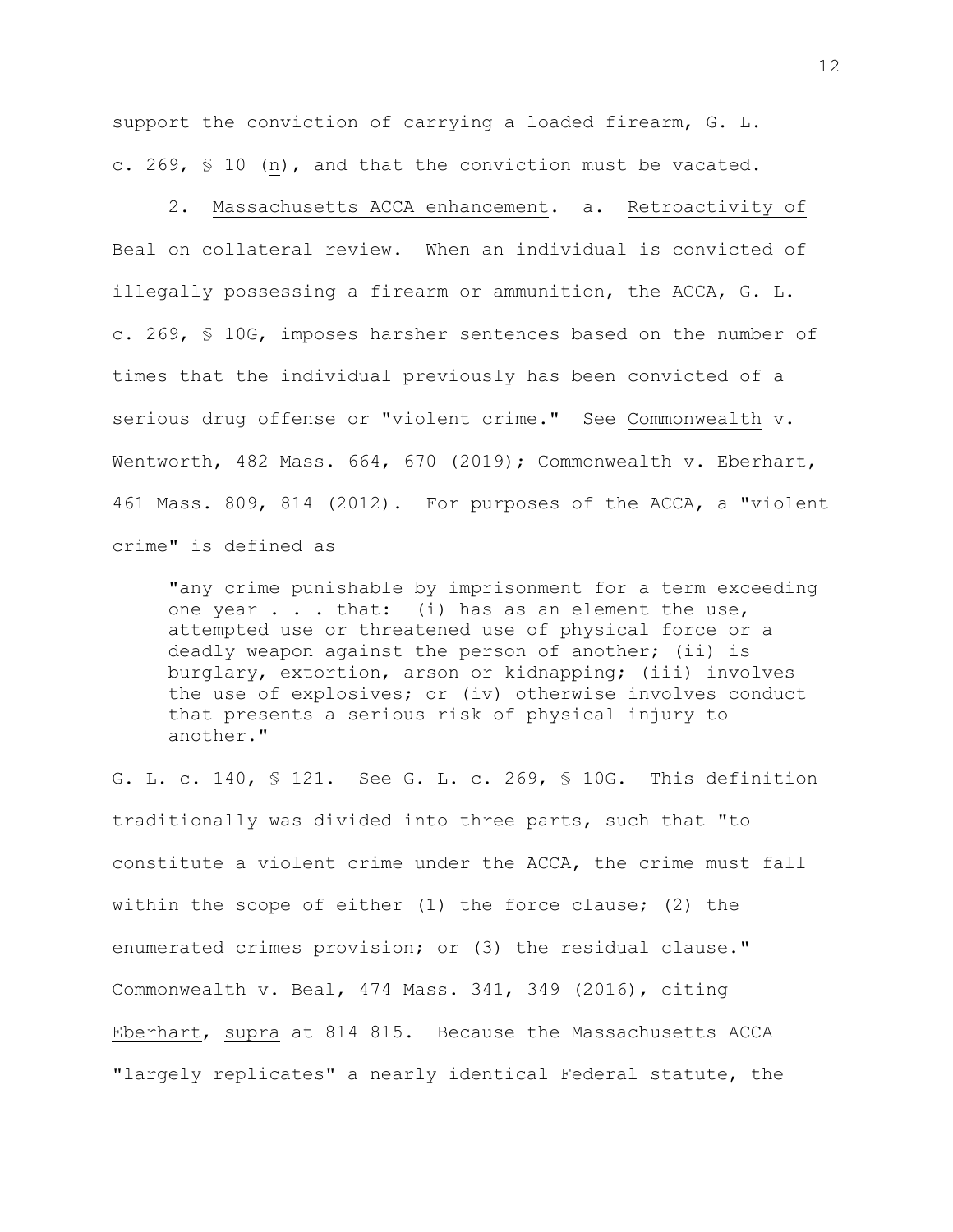Federal armed career criminal act (Federal ACCA), see 18 U.S.C. § 924(e), "we often look to the Federal courts for guidance on issues relating to the meaning and scope of this statute."<sup>4</sup> Beal, supra.

In Johnson v. United States, 576 U.S. 591, 597 (2015), the United States Supreme Court held that the residual clause of the Federal ACCA was unconstitutionally vague. The residual clause violated fundamental principles of due process because it "both denie[d] fair notice to defendants and invite[d] arbitrary enforcement by judges." Id. In Beal, 474 Mass. at 351, we adopted the reasoning of Johnson to conclude that the residual clause of the Massachusetts ACCA likewise was unconstitutionally vague. See Wentworth, 482 Mass. at 671.

Here, assault and battery by means of a dangerous weapon, one of the defendant's predicate offenses for the ACCA charge, is not within the enumerated crimes clause. See G. L. c. 140, § 121. Should we conclude, as the defendant argues, that he is

<sup>4</sup> The only potentially material difference in the language of the Massachusetts and Federal ACCA lies in the force clauses, where the phrase "or a deadly weapon" is included in the Massachusetts version. See G. L. c. 140, § 121; 18 U.S.C.  $$ 924(e)(2)(B)(i).$  The potential application of that phrase, however, is not at issue in this case. We note, however, that determining whether a crime was violent because it involved using a deadly weapon against the person of another must account for the fact that deadly weapons are a narrower, more lethal subset of dangerous weapons. See Commonwealth v. Rezendes, 88 Mass. App. Ct. 369, 372-378 (2015).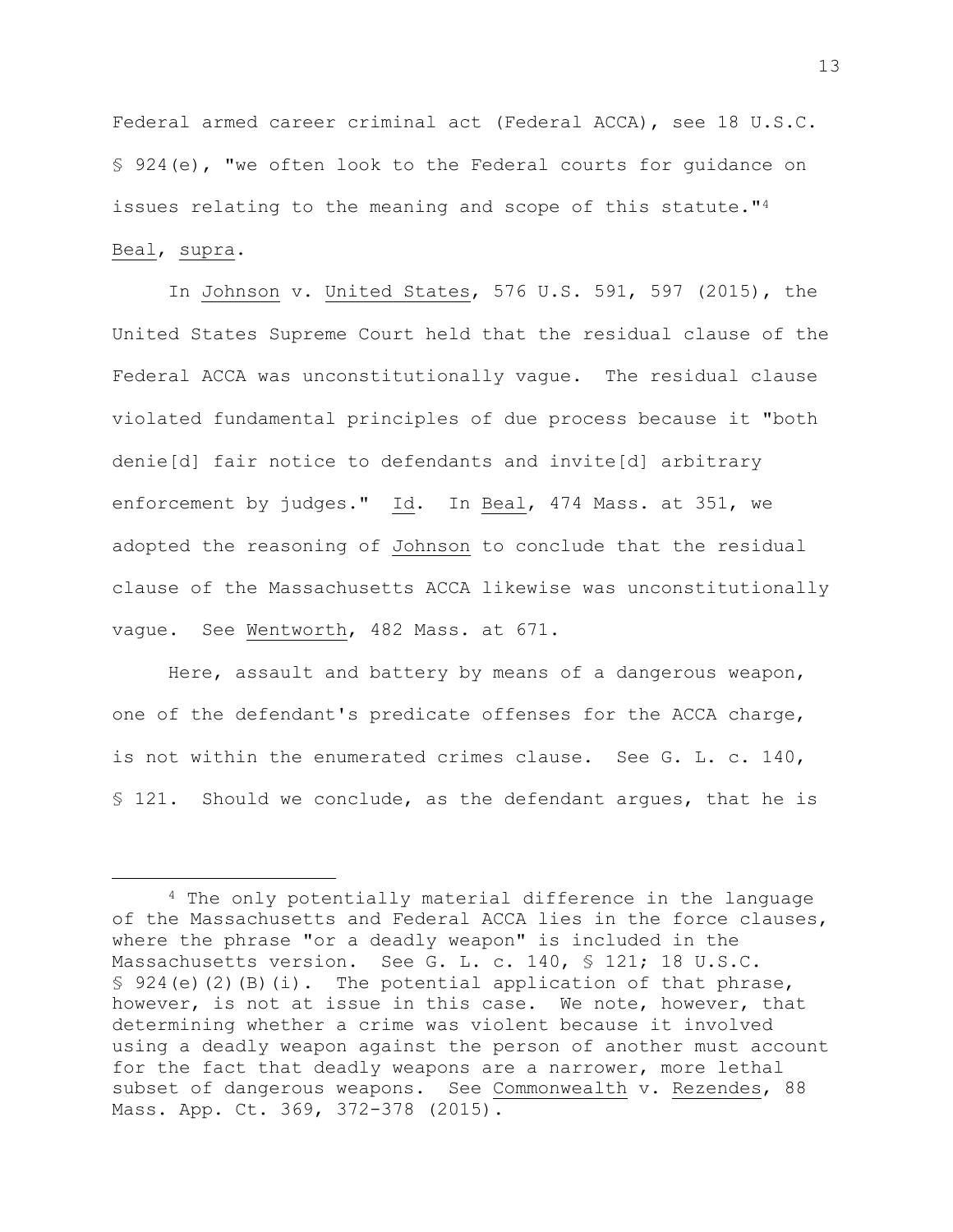entitled to the benefit of Beal, 474 Mass. at 351, then the defendant's ACCA enhancement can survive collateral review only if the predicate charges fall within the force clause. See Wentworth, 482 Mass. at 671. Therefore, we first must decide whether our holding in Beal applies retroactively to cases on collateral review.

The retroactivity of a constitutional rule is governed by principles announced by the United States Supreme Court in Teague v. Lane, 489 U.S. 288, 307 (1989), and adopted by this court in Commonwealth v. Bray, 407 Mass. 296, 303 (1990). Under the Teague-Bray framework, the initial inquiry is whether a rule is "new" or "old" (citations omitted). Commonwealth v. Sylvain, 466 Mass. 422, 433 (2013), S.C., 473 Mass. 832 (2016). Unless one of two exceptions is implicated, new rules apply only to defendants whose cases are pending on direct review; old rules are "fully retroactive" and apply both on direct and collateral review. Commonwealth v. Robinson, 408 Mass. 245, 247 & n.2 (1990), citing Bray, supra. See Sylvain, supra.

The two exceptions that render a new constitutional rule fully retroactive are for rules that are either "substantive" or "watershed" rules of criminal procedure. See Diatchenko v. District Attorney for the Suffolk Dist., 466 Mass. 655, 665 (2013), S.C., 471 Mass. 12 (2015). For purposes of a Teague-Bray analysis, a rule is substantive if it "'places a class of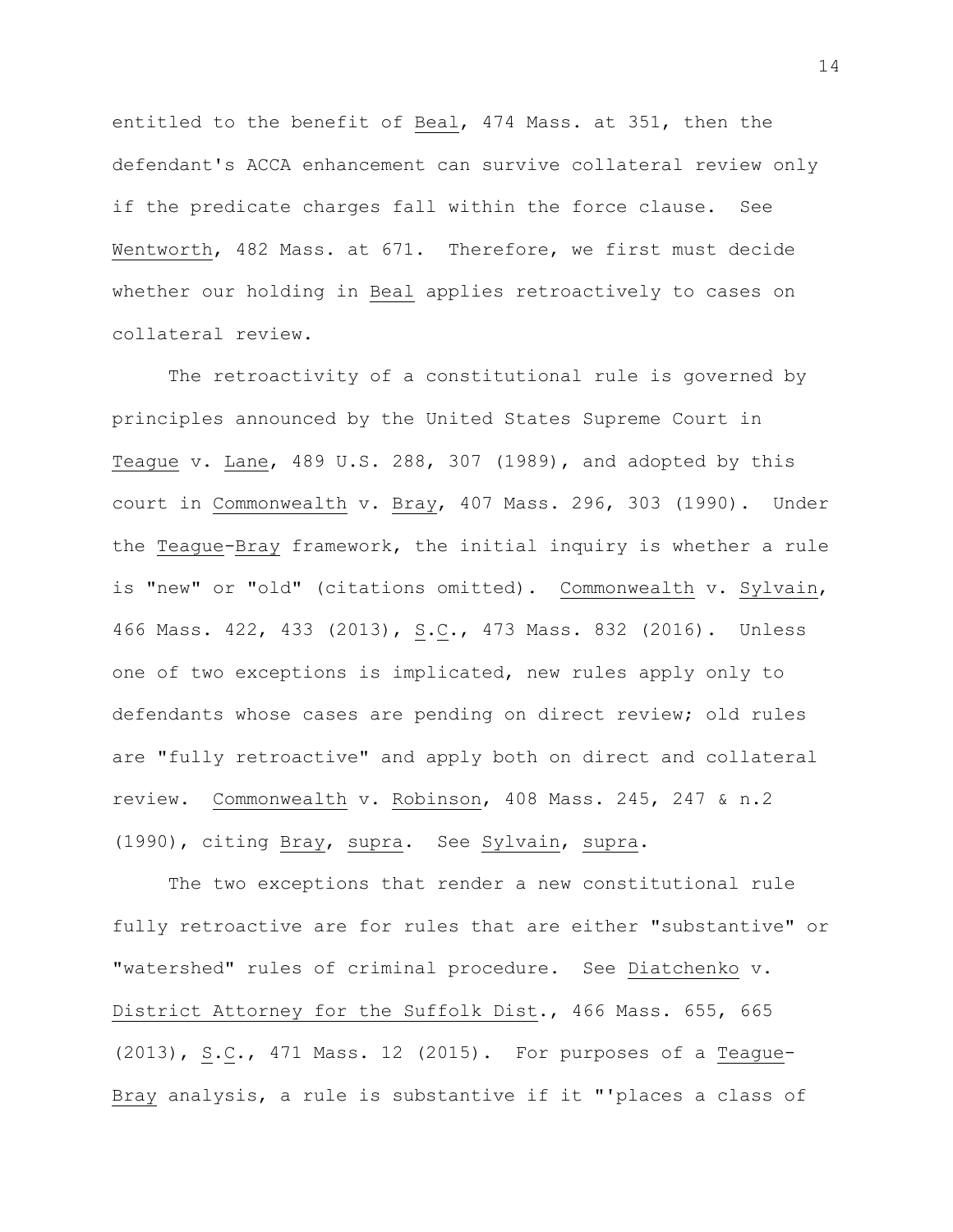private conduct beyond the power of the State to proscribe,'

. . . or addresses a constitutional determination 'prohibiting a certain category of punishment for a class of defendants because of their status or offense." Diatchenko, supra, quoting Saffle v. Parks, 494 U.S. 484, 494 (1990).

In Welch v. United States, 136 S. Ct. 1257, 1264-1265 (2016), the United States Supreme Court used this framework to address the retroactive application of its conclusion in Johnson, 576 U.S. at 597, that the residual clause of the Federal ACCA was unconstitutionally vague. The Court first concluded that Johnson announced a new rule. See Welch, supra at 1264. It then concluded that the new rule was substantive, because "Johnson changed the substantive reach of the [Federal ACCA], altering 'the range of conduct or the class of persons that the [act] punishes.'" Id. at 1265, quoting Schriro v. Summerlin, 542 U.S. 348, 353 (2004).

With respect to the Massachusetts ACCA, we are persuaded by the Court's analysis in Welch, 136 S. Ct. at 1264-1265. If Johnson announced a new substantive rule under Teague, see Welch, supra at 1265, then our decision in Beal, following and relying upon Johnson, similarly announced a new substantive rule under Teague-Bray. "[W]hen a new substantive rule of constitutional law controls the outcome of a case, the Constitution requires [S]tate collateral review courts to give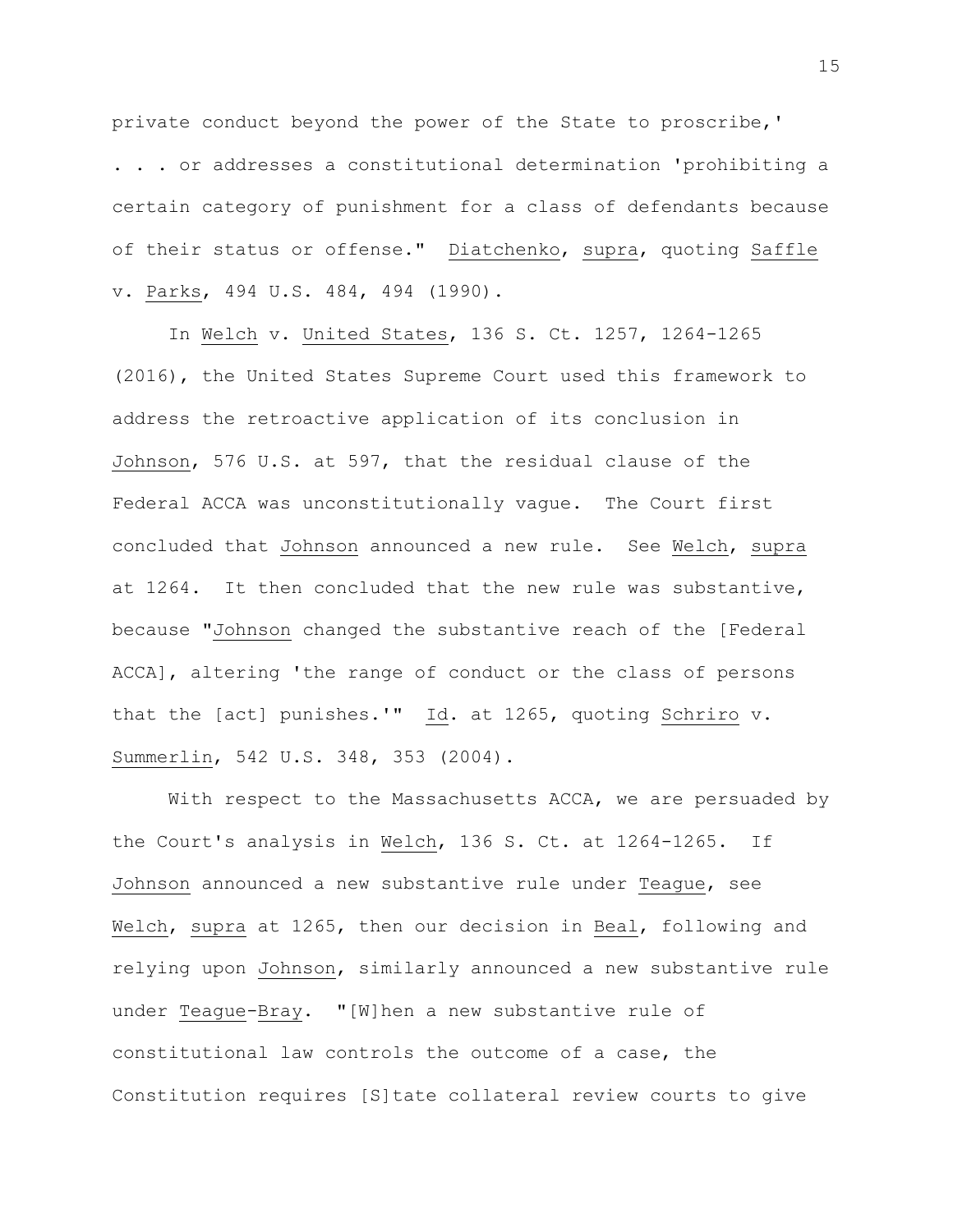retroactive effect to that rule." Montgomery v. Louisiana, 136 S. Ct. 718, 729 (2016). Thus, our determination that the residual clause of the Massachusetts ACCA is unconstitutionally vague, see Beal, 474 Mass. at 351, applies retroactively to cases on both direct and collateral review. Therefore, neither of the defendant's prior convictions may count as a predicate under the residual clause.

b. Assault and battery by means of a dangerous weapon as a violent crime under the force clause of the ACCA. The defendant contends that the offense of assault and battery by means of a dangerous weapon is not a categorically violent crime under the ACCA force clause; he does not challenge the predicate offense of armed robbery. As noted supra, because the defendant is entitled to the benefit of Beal, 474 Mass. at 351, and assault and battery by means of a dangerous weapon is not among the enumerated crimes in the Massachusetts ACCA, his ACCA sentencing enhancement based on two predicate crimes, G. L. c. 269, § 10G (b), can survive review only if that offense is within the reach of the force clause. See G. L. c. 140, § 121. See also Wentworth, 482 Mass. at 671.

i. The categorical and modified categorical approaches. Depending on the nature of the criminal statute in question, we employ either the "categorical approach" or the "modified categorical approach" to determine whether a predicate offense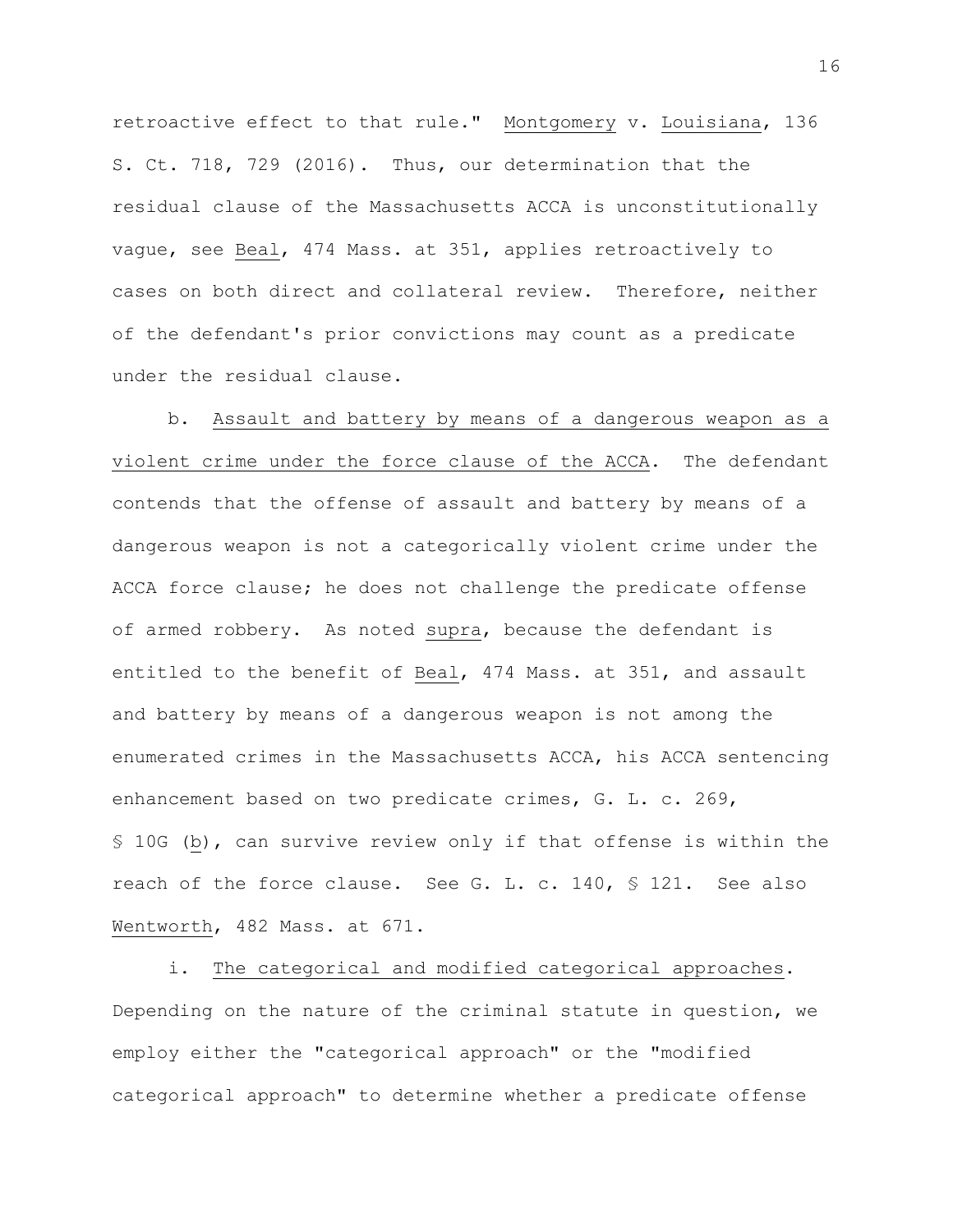qualifies as a violent crime within the meaning of the ACCA. Wentworth, 482 Mass. at 671-672. See Eberhart, 461 Mass. at 815-816.

Where the "statutory definition of the prior offense unambiguously qualifies that offense as a predicate conviction," we use the categorical approach. Eberhart, 461 Mass. at 815, quoting Commonwealth v. Colon, 81 Mass. App. Ct. 8, 15 (2011). The categorical approach "generally requires a court to look only to the fact of conviction and the statutory definition of the prior offense." Wentworth, 482 Mass. at 671, quoting Colon, supra. This is appropriate where the crime is inherently violent, i.e., where any course of conduct that would satisfy the elements of the crime also would constitute a violent crime within the meaning of the ACCA. See Wentworth, supra at 672; Eberhart, supra. Since, after Beal, 474 Mass. at 351, only the force clause is germane, and the residual clause plays no role in the analysis, this amounts to looking to the elements of the crime and asking whether they include "as an element the use, attempted use or threatened use of physical force or a deadly weapon against the person of another." G. L. c. 140, § 121. Where a particular crime is categorically a violent crime, a certified copy of the prior conviction is sufficient to establish beyond a reasonable doubt that the crime committed was a violent crime. See Eberhart, supra at 817.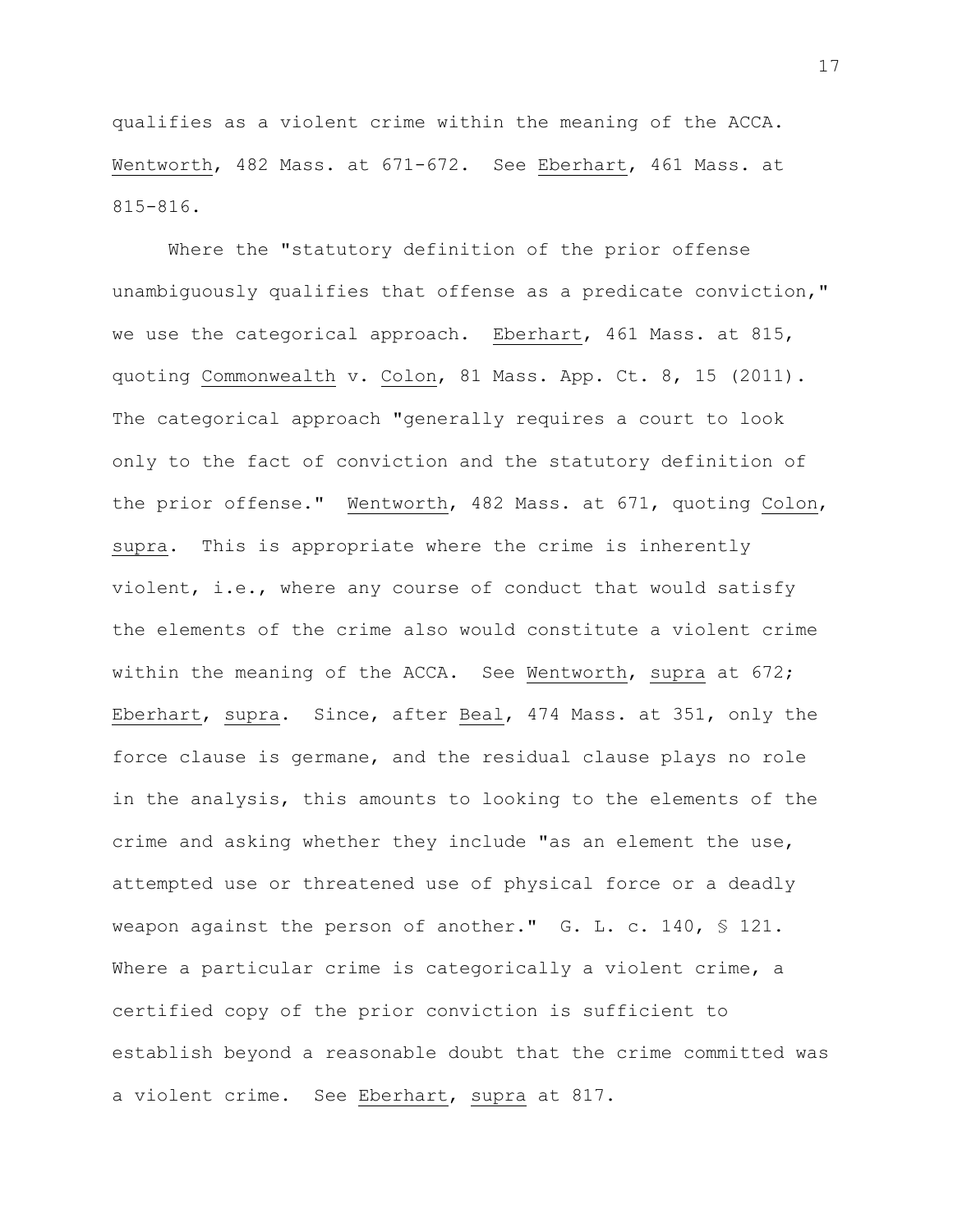On the other hand, "we use the 'modified categorical approach' to determine whether a defendant had been convicted of a violent crime when the defendant was 'convicted under a broad statute that encompasses multiple crimes,' not all of which are categorically 'violent crimes.'" Beal, 474 Mass. at 351, quoting Eberhart, 461 Mass. at 816. Under the modified categorical approach, the Commonwealth must submit additional evidence, such that the fact finder can conclude that the prior crime was a crime of violence within the meaning of the ACCA. See Wentworth, 482 Mass. at 672; id. at 674 (admission during plea colloquy that defendant "struck his girlfriend at the time in the face and shoved her down on the bed" was sufficient to show conviction was for crime of violence, namely, harmful assault and battery).

Here, the defendant challenges whether assault and battery by means of a dangerous weapon, a crime which can be accomplished either intentionally or recklessly, is categorically a violent crime. More specifically, he argues that the definition of the word "use" (actively to employ something) in the force clause of the ACCA, coupled with the limiting phrase "against the person of another," denotes a degree of intentionality that is incompatible with a mens rea of recklessness.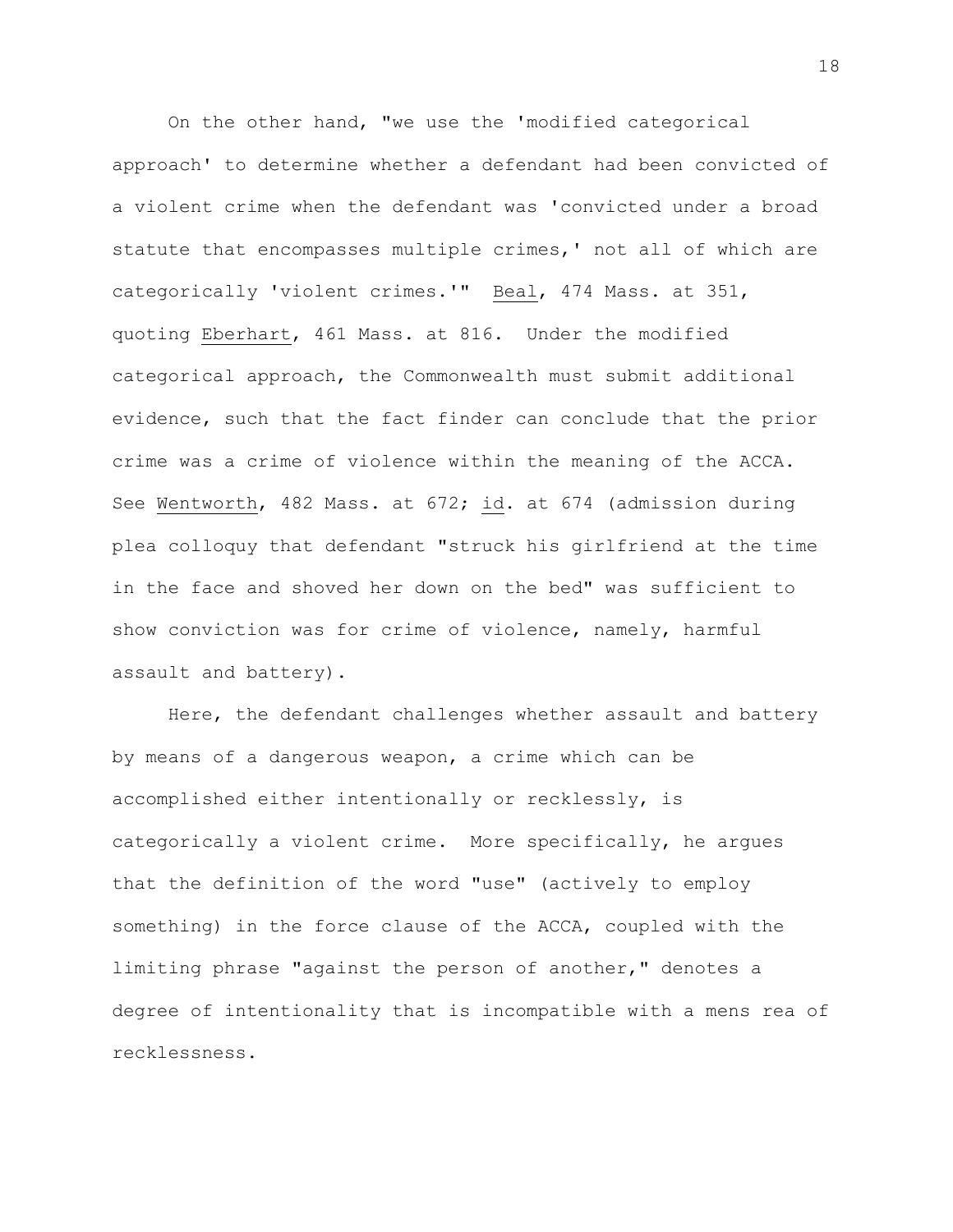ii. Massachusetts precedent. As the name suggests, the offense of assault and battery by means of a dangerous weapon builds upon the lesser included offense of assault and battery. See Commonwealth v. Ford, 424 Mass. 709, 711 (1997). Existing Massachusetts case law determining whether assault and battery by means of a dangerous weapon is categorically violent does the same. See Commonwealth v. Widener, 91 Mass. App. Ct. 696, 703 (2017). Like simple assault and battery, assault and battery by means of a dangerous weapon can be committed either intentionally or recklessly. See Ford, supra. Intentional assault and battery by means of a dangerous weapon requires an "intentional, unjustified touching, however slight, by means of [a] dangerous weapon." Id. at 712, quoting Commonwealth v. Appleby, 380 Mass. 296, 306 (1980). See Commonwealth v. Burno, 396 Mass. 622, 625 (1986), citing Commonwealth v. McCan, 277 Mass. 199, 203 (1931). Reckless assault and battery by means of a dangerous weapon is the "intentional commission of a wanton or reckless act (something more than gross negligence)<sup>[5]</sup> causing

<sup>5</sup> In Massachusetts,

<sup>&</sup>quot;[w]anton or reckless conduct is determined based either on the defendant's specific knowledge or on what a reasonable person should have known in the circumstances. If based on the objective measure of recklessness, the defendant's actions constitute 'wanton or reckless conduct . . . if an ordinary normal [person] under the same circumstances would have realized the gravity of the danger.' If based on the subjective measure, i.e., the defendant's own knowledge,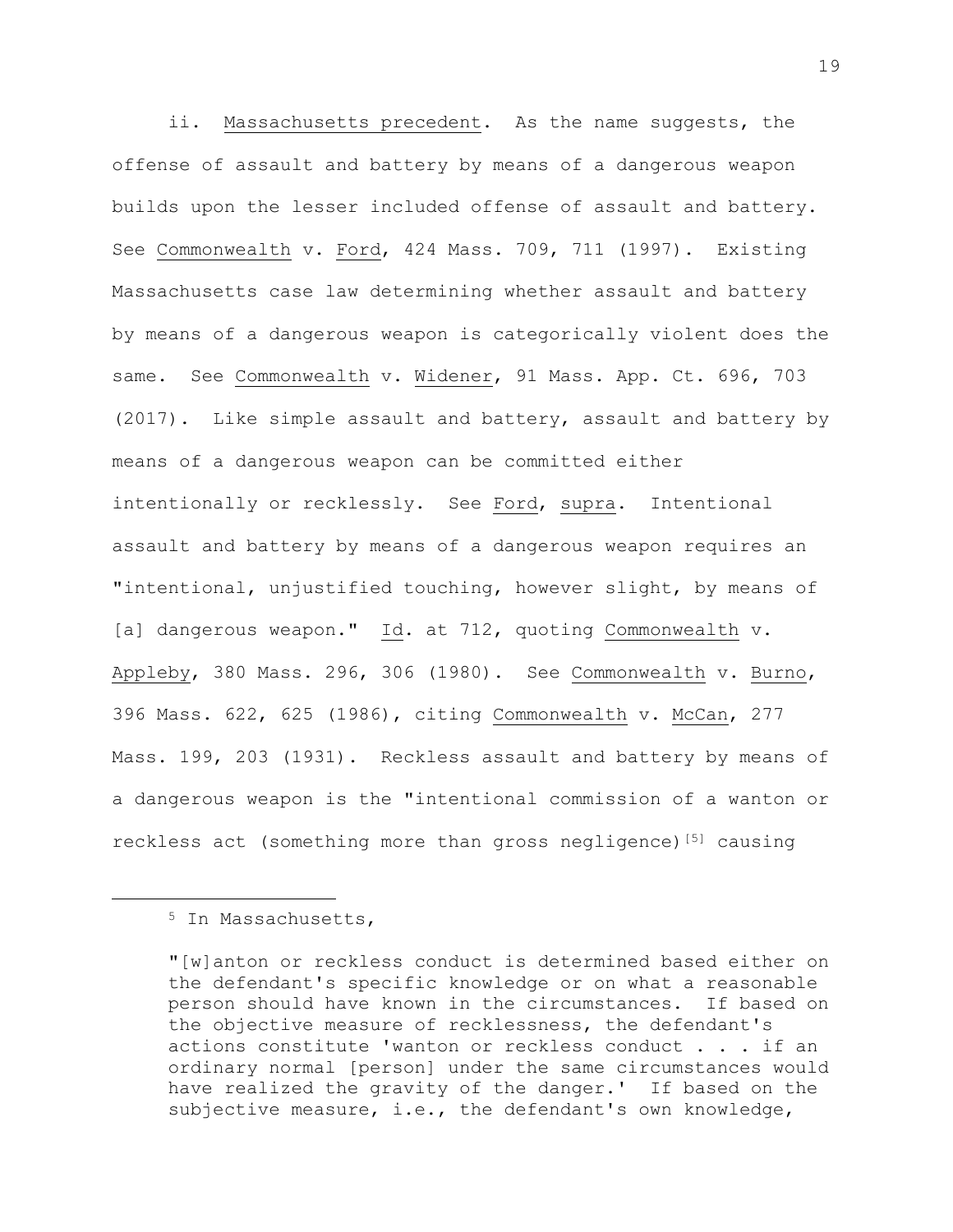physical or bodily injury to another" by means of a dangerous weapon. Ford, supra at 711. See Burno, supra, citing Commonwealth v. Welansky, 316 Mass. 383, 400–401 (1944). While the recklessly caused injury need not be permanent, it must have "interfered with the health or comfort of the victim" and "have been more than transient and trifling." Burno, supra at 627.

In Eberhart, 461 Mass. at 818, we considered whether simple assault and battery -- a crime that includes harmful, reckless, and offensive battery -- was categorically violent for purposes of the ACCA. We followed the reasoning of the Appeals Court's decision in Colon, 81 Mass. App. Ct. at 17-18, to conclude that assault and battery was not categorically violent. See Eberhart, supra at 818-819. While both harmful and reckless battery implicated sufficient "physical force" (defined as "violent or substantial force capable of causing pain or injury") to fall within the scope of the force clause, offensive battery (which could be accomplished by de minimis touching) did not. Id., citing Colon, supra at 18-20.

Commonwealth v. Pugh, 462 Mass. 482, 496-497 (2012), quoting Commonwealth v. Welansky, 316 Mass. 383, 398-399 (1944).

<sup>&#</sup>x27;grave danger to others must have been apparent and the defendant must have chosen to run the risk rather than alter [his or her] conduct so as to avoid the act or omission which caused the harm.'"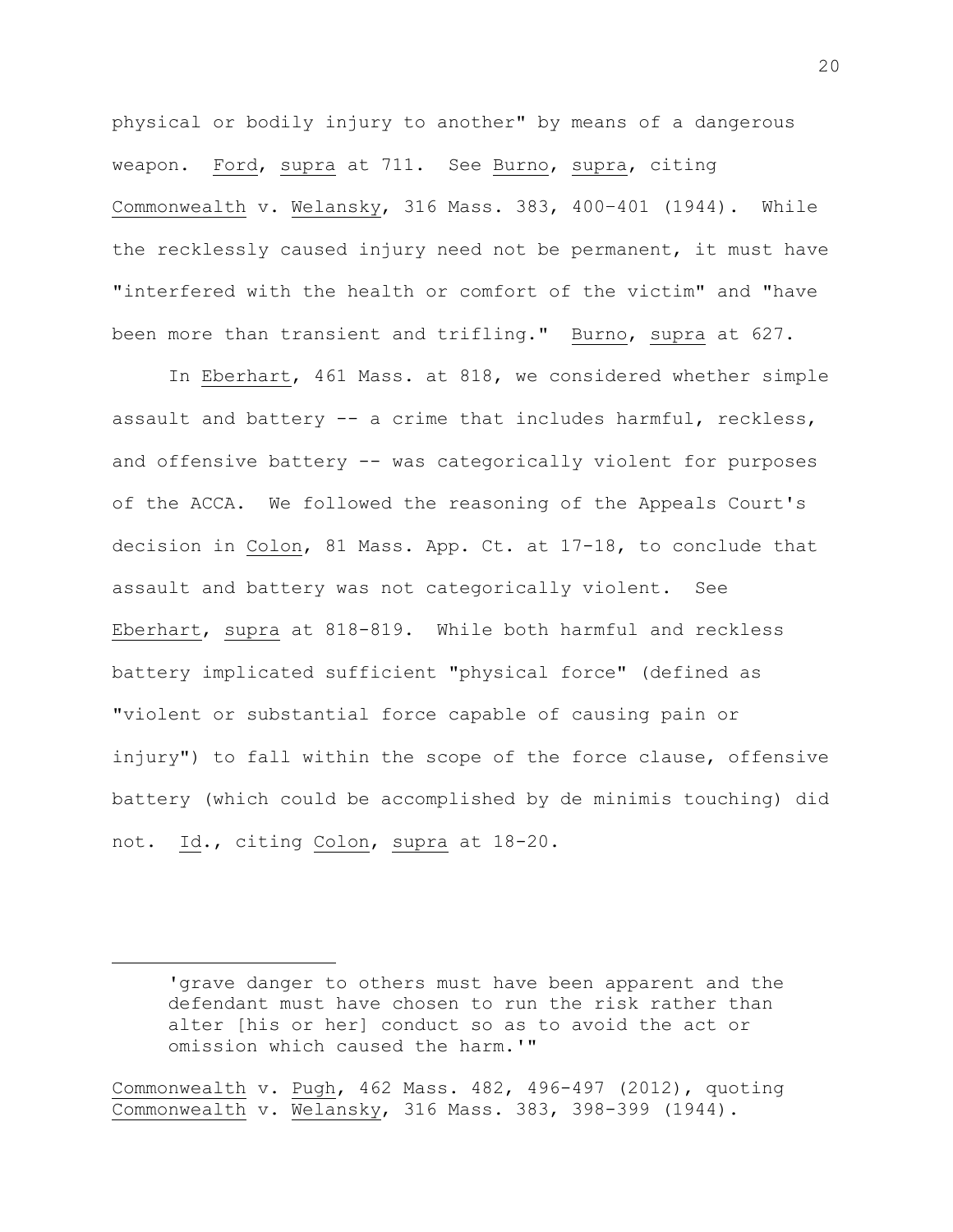Since our decision in Eberhart, 461 Mass. at 818-820, we unequivocally have stated that reckless assault and battery is a violent crime within the meaning of the ACCA. See Wentworth, 482 Mass. at 673, quoting Beal, 474 Mass. at 351-352, and G. L. c. 140, § 121 ("harmful battery and reckless battery each qualify as a 'violent crime' under the force clause because each 'has as an element the use, attempted use or threatened use of physical force'"); Commonwealth v. Rezendes, 88 Mass. App. Ct. 369, 372 (2015) ("It is undisputed that, if committed by an adult, an assault and battery by means of a dangerous weapon . . . would constitute a violent crime under the Massachusetts ACCA").

This line of cases, however, addresses a fundamentally different argument from that which the defendant raises here. The holdings in these cases rest upon a distinction between violent force capable of causing pain or injury and de minimis touching. See Wentworth, 482 Mass. at 672, citing Eberhart, 461 Mass. at 818-819; Beal, 474 Mass. at 352-353; Colon, 81 Mass. App. Ct. at 19-20. See also Commonwealth v. Mora, 477 Mass. 399, 407 (2017) ("conduct that may be sufficient to meet the definition of robbery may not satisfy the [ACCA] definition of 'violent crime'").

The defendant does not argue, and indeed could not argue reasonably, that reckless conduct cannot produce sufficient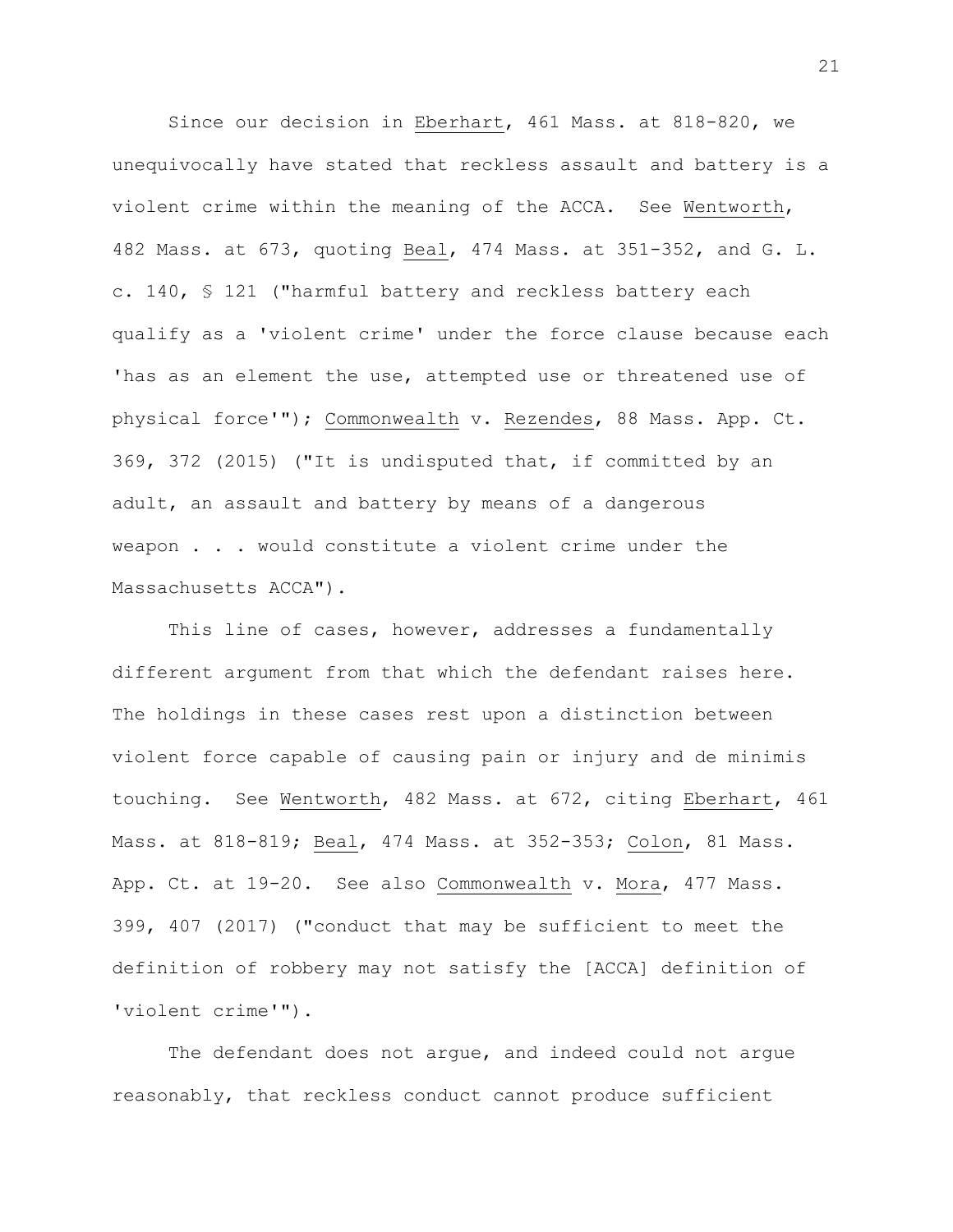physical force to count as violent. Rather, his argument hinges on a determination whether force properly can be said to be "use[d] . . . against the person of another" if it is generated recklessly. Because our cases have addressed only the quantum of force necessary to count as violent force, and have not substantively engaged with the defendant's argument about the intentionality implied by the statutory language,<sup>6</sup> we do not consider that argument to be foreclosed by existing precedent.

iii. Federal guidance. While our cases have not grappled thoroughly with whether the language and intent of the ACCA preclude crimes committed recklessly from being predicate offenses, the issue has been extensively litigated in Federal courts. Because of the nearly identical language, and the fact that the Massachusetts ACCA was explicitly modeled on its Federal counterpart, we "consider the Federal courts' construction of the Federal [ACCA] highly persuasive in interpreting [the Massachusetts ACCA]." Eberhart, 461 Mass. at 815, quoting Colon, 81 Mass. App. Ct. at 14. We therefore begin our analysis by reviewing this Federal guidance.

<sup>6</sup> In Commonwealth v. Widener, 91 Mass. App. Ct. 696, 702-703 (2017), the Appeals Court rejected an argument about whether the force clause in the ACCA reached reckless conduct, but did so by following our statement concerning reckless assault and battery in Commonwealth v. Eberhart, 461 Mass. 809, 818-820 (2012), and the Appeals Court's decision in Rezendes, 88 Mass. App. Ct. at 372.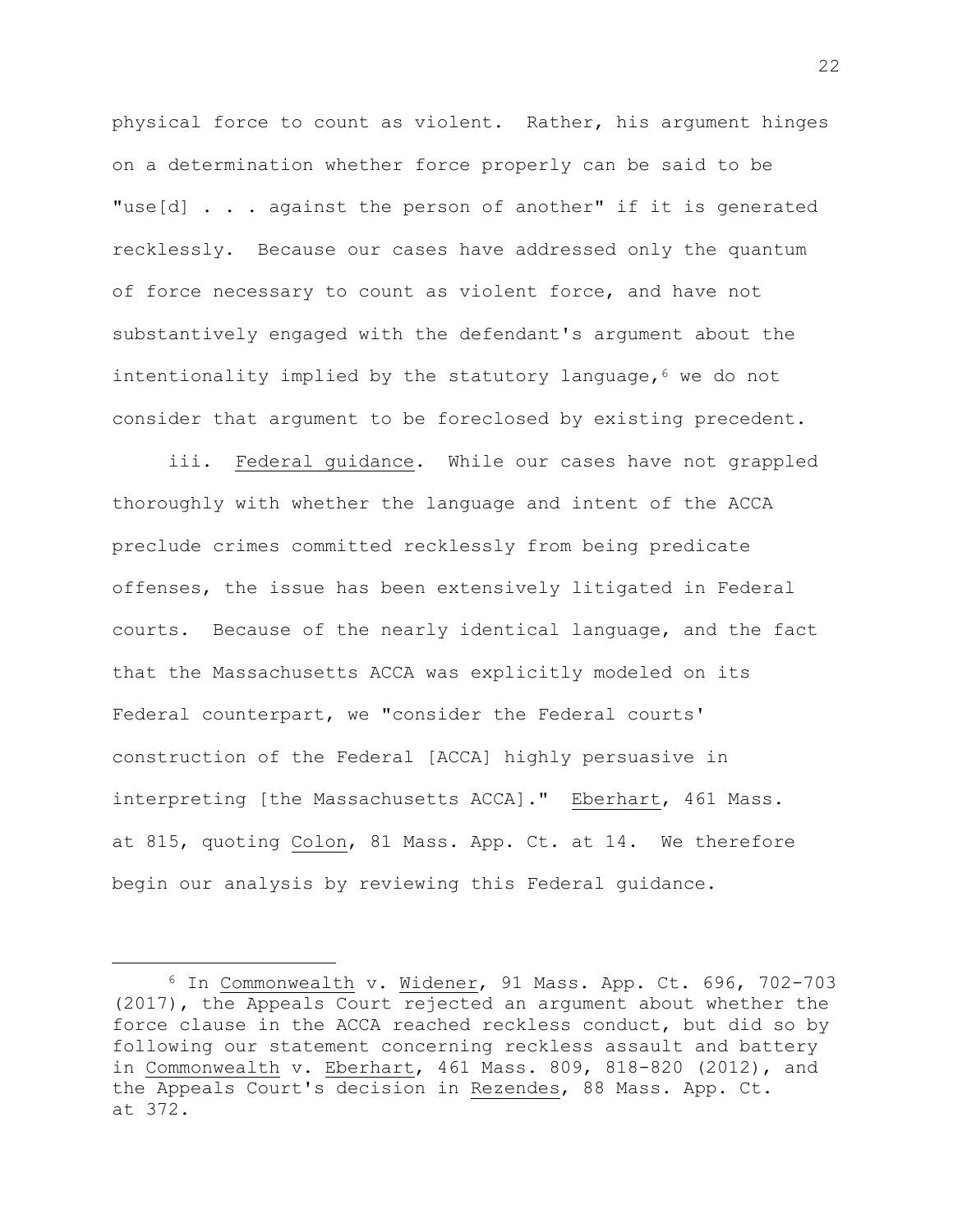Relevant Federal case law starts with Leocal v. Ashcroft, 543 U.S. 1 (2004). There, the United States Supreme Court addressed whether a conviction of driving while under the influence of alcohol and causing serious bodily harm under Florida law constituted a "crime of violence" for purposes of Federal immigration law. Id. at 8. The relevant language defining a crime of violence (18 U.S.C. § 16) in Leocal, supra, is materially identical to the force clauses in both the Federal and Massachusetts ACCA.<sup>7</sup>

In a unanimous decision, relying on precisely the argument advanced by the defendant here, the Leocal court concluded that the force clause in 18 U.S.C. § 16 did not reach negligent conduct. See Leocal, 543 U.S. at 9. The Court reasoned that "'use' requires active employment. While one may, in theory, actively employ something in an accidental manner, it is much less natural to say that a person actively employs physical force against another person by accident." (Citation omitted.) Id. With notable uniformity, eleven United States Courts of Appeals relied upon this reasoning to conclude that crimes that

<sup>7</sup> Compare 18 U.S.C. § 16(a) ("an offense that has as an element the use, attempted use, or threatened use of physical force against the person or property of another"), with G. L. c. 140, § 121 ("has as an element the use, attempted use or threatened use of physical force or a deadly weapon against the person of another"), and 18 U.S.C. § 924(e)(2)(B)(i) ("has as an element the use, attempted use, or threatened use of physical force against the person of another").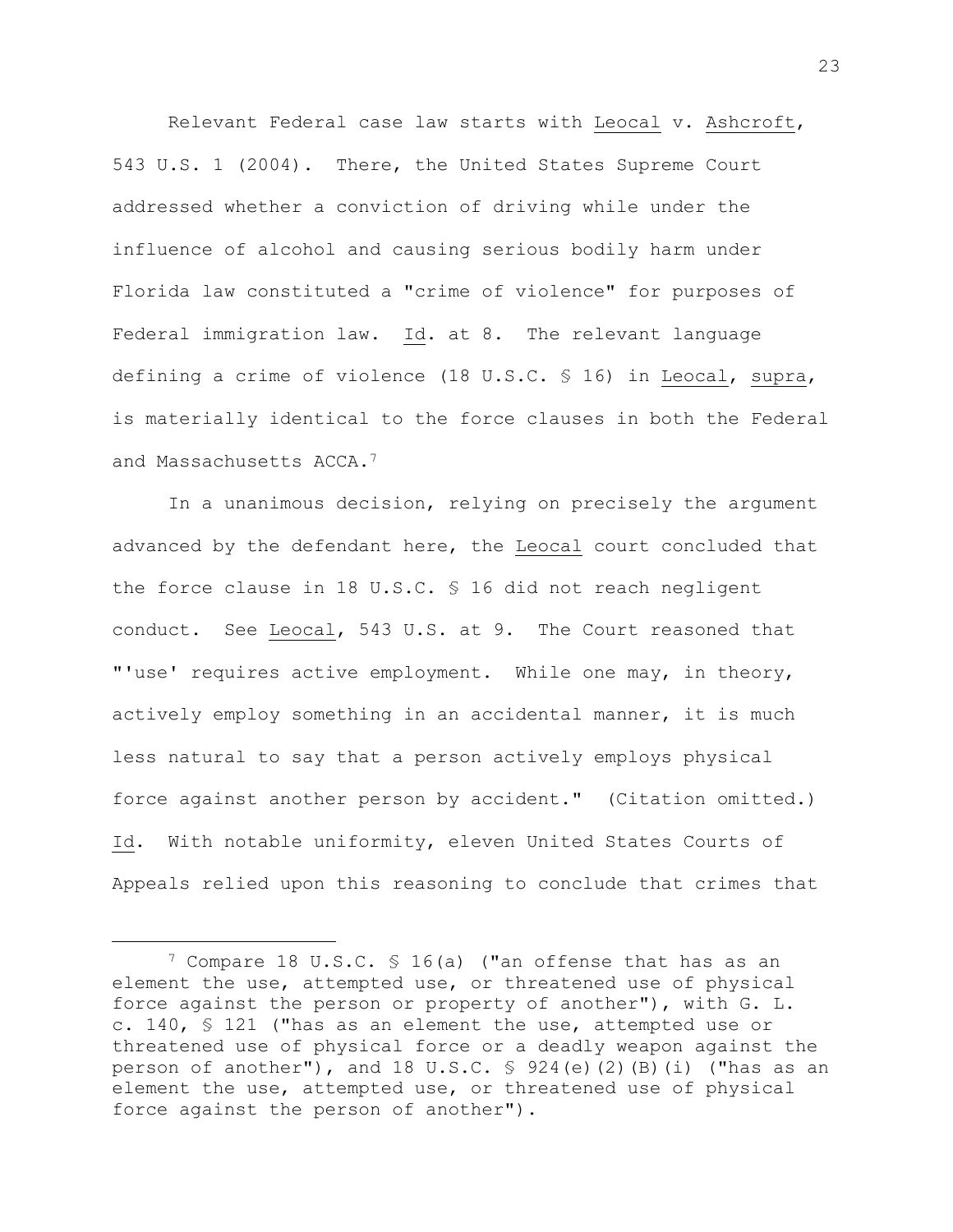could be committed recklessly were not categorically violent within the meaning of the Federal ACCA or materially identical provisions of State statutes.<sup>8</sup>

The United States Supreme Court's decision in Voisine v. United States, 136 S. Ct. 2272 (2016), disrupted this judicial consensus. The issue in that case was whether a definition of misdemeanor crimes of domestic violence, which required the "use . . . of physical force," precluded qualifying reckless assaults as predicate offenses in light of Leocal, 543 U.S.

<sup>8</sup> See United States v. Fish, 758 F.3d 1, 8-10 (1st Cir. 2014) (because assault and battery by means of dangerous weapon under Massachusetts law can be committed recklessly, it is not categorically violent under force clause of Federal ACCA). See, e.g., United States v. Moreno, 821 F.3d 223, 228 (2d Cir. 2016); United States v. Boose, 739 F.3d 1185, 1187 (8th Cir. 2014); United States v. Ocampo-Cruz, 561 Fed. Appx. 361, 364 (5th Cir. 2014), citing United States v. Vargas-Duran, 356 F.3d 598, 603 (5th Cir.) (en banc), cert. denied, 543 U.S. 965 and 543 U.S. 995 (2004); United States v. McMurray, 653 F.3d 367, 374-375 (6th Cir. 2011); United States v. Garcia, 606 F.3d 1317, 1335- 1336, 1336 n.16 (11th Cir. 2010) ("Given the near unanimity of the circuit courts on this issue, it is perhaps not surprising that the government cites no authority supporting its position that a conviction based on recklessness satisfies the 'use of physical force' requirement [of materially identical Federal sentencing guidelines]"); United States v. Zuniga-Soto, 527 F.3d 1110, 1124-1125 (10th Cir. 2008), overruled by United States v. Bettcher, 911 F.3d 1040, 1045 (10th Cir. 2018); Fernandez-Ruiz v. Gonzales, 466 F.3d 1121, 1130 (9th Cir. 2006) (en banc) ("We agree with our sister circuits that the reasoning of Leocal - which merely holds that using force negligently or less is not a crime of violence -- extends to crimes involving the reckless use of force"); Garcia v. Gonzales, 455 F.3d 465, 469 (4th Cir. 2006); Popal v. Gonzales, 416 F.3d 249, 254 (3d Cir. 2005); United States v. Rutherford, 54 F.3d 370, 372-374 (7th Cir.), cert. denied, 516 U.S. 924 (1995).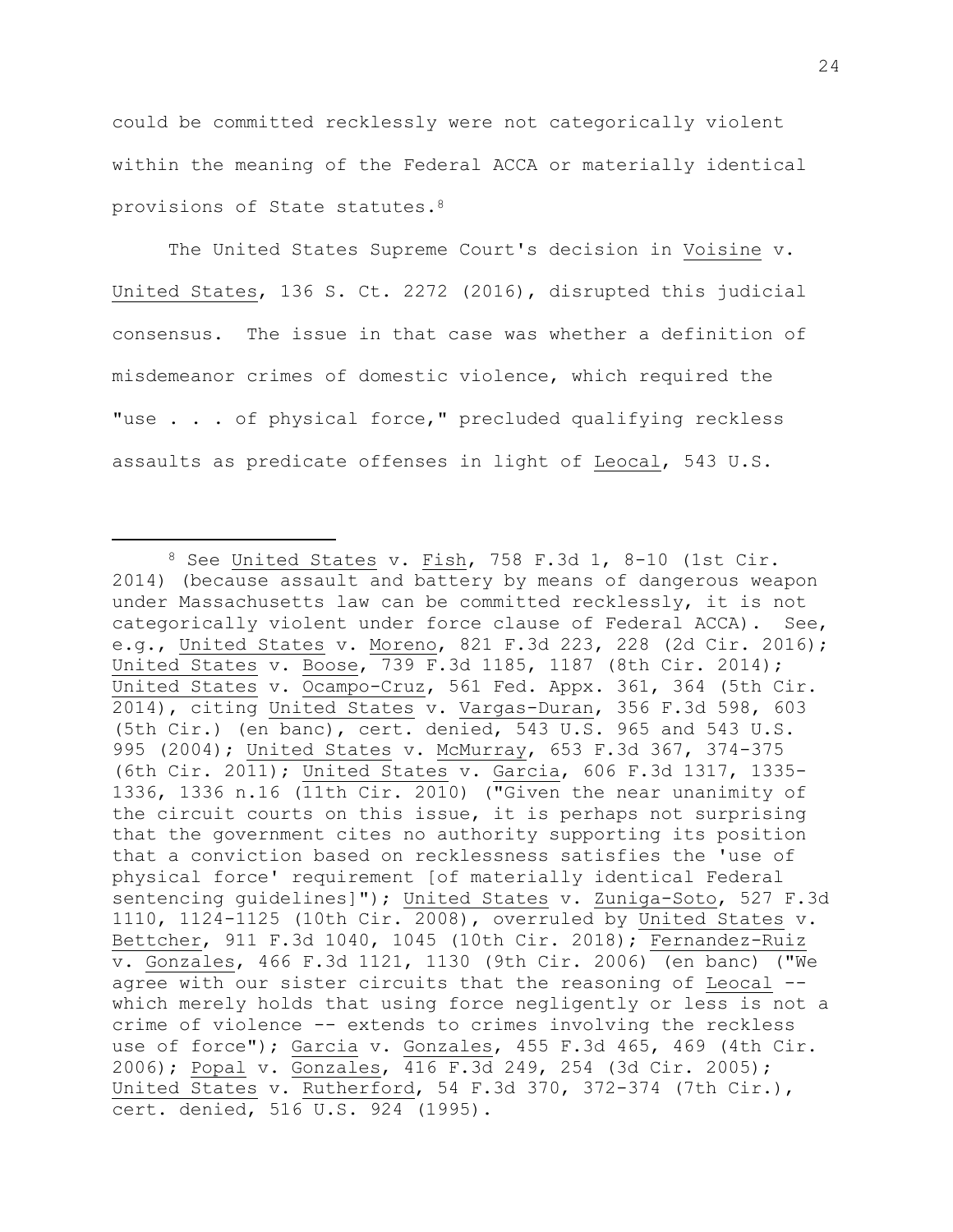at 9. Voisine, supra at 2279-2280. The Court decided that the word "use" alone did not preclude the definition from including reckless domestic assaults, because "that word is indifferent as to whether the actor has the mental state of intention, knowledge, or recklessness with respect to the harmful consequences of his volitional conduct." Id. at 2279. The Court also noted that the contrary reading would risk "rendering [18 U.S.C.] § 922(g)(9) broadly inoperative in the [thirty-five] jurisdictions with assault laws extending to recklessness," and that, therefore, Congress must have intended the ban on ownership of firearms under 18 U.S.C. § 922(g)(9), for those who have committed an offense of domestic violence, to encompass reckless conduct. Id. at 2280-2282. It is worth emphasizing that the limiting phrase "against the person of another" is not part of the definition interpreted in Voisine. See 18 U.S.C. § 921(a)(33)(A).

After Voisine, Federal courts were left with the question whether the different context and purpose of the Federal ACCA,  $9$ along with the inclusion of the phrase "against the person of

<sup>9</sup> In United States v. Castleman, 572 U.S. 157, 162-168 (2014), the United States Supreme Court had analyzed the context, language, and purposes of the Federal ACCA force clause and the ban on possession of firearms by those who have been convicted of a crime of domestic violence, later at issue in Voisine v. United States, 136 S. Ct. 2272 (2016), to conclude that the word "force" had different meanings in the two statutes.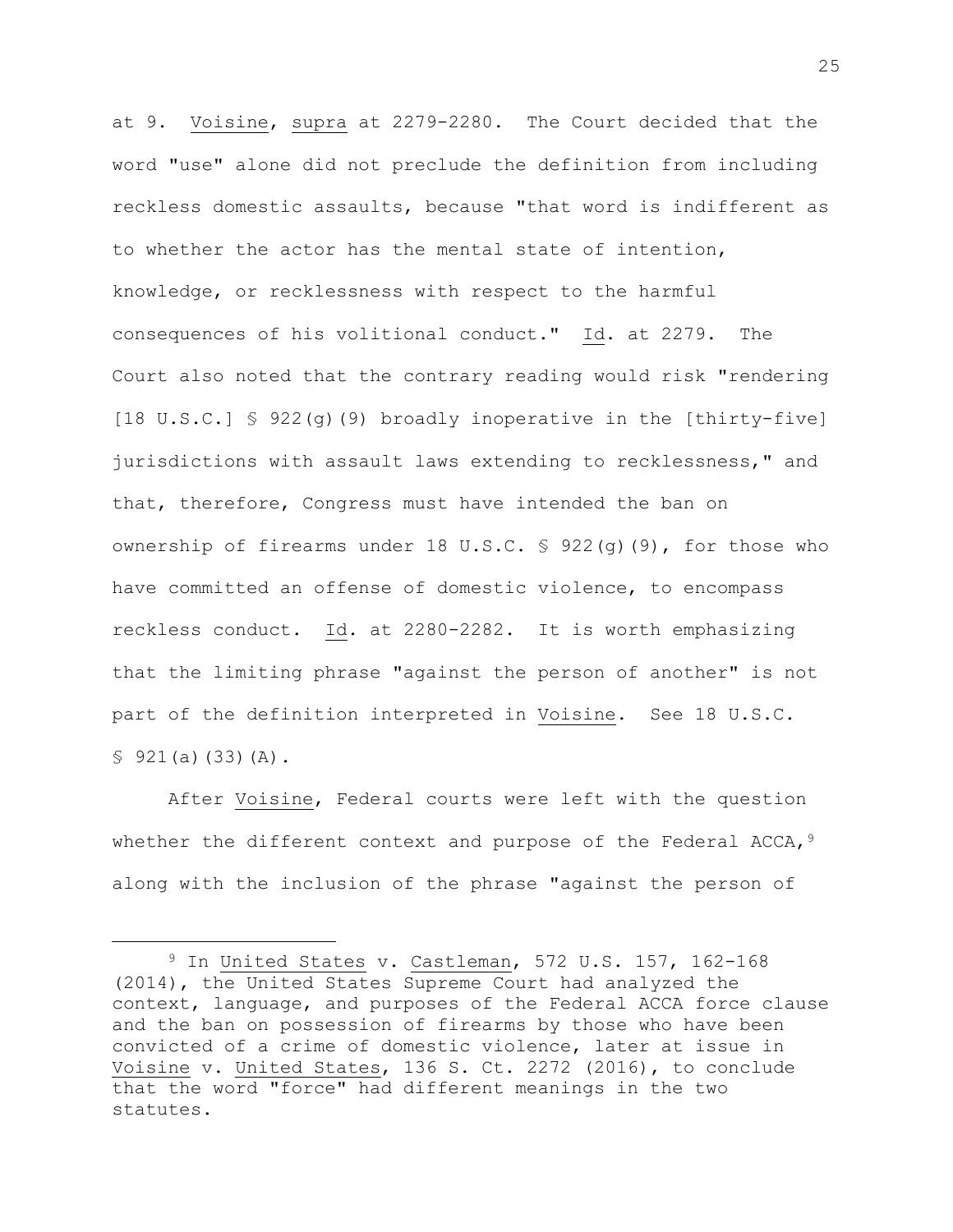another," were sufficient to distinguish the reasoning of Voisine from the previously dominant analysis of Leocal. See, e.g., United States v. Windley, 864 F.3d 36, 38-39 (1st Cir. 2017) (Voisine contained "grievous ambiguity," and therefore rule of lenity required conclusion that assault and battery by means of dangerous weapon under Massachusetts statute was not categorically violent). The decision in Voisine explicitly did not resolve this question. See Voisine, 136 S. Ct at 2280 n.4 ("Like Leocal, our decision today concerning § 921[a][33][A]'s scope does not resolve whether [the force clause of 18 U.S.C. § 16] includes reckless behavior"). Perhaps unsurprisingly, United States Courts of Appeals have come to divergent conclusions on this question,  $10$  leading to the United States

<sup>10</sup> Several United States Courts of Appeals have relied on Voisine, 136 S. Ct. at 2279, to conclude that the force clause of the Federal ACCA reaches reckless conduct. See United States v. Burris, 920 F.3d 942, 952 (5th Cir. 2019); Davis v. United States, 900 F.3d 733, 736 (6th Cir. 2018), cert. denied, 139 S. Ct. 1374 (2019); United States v. Haight, 892 F.3d 1271, 1280- 1281 (D.C. Cir. 2018), cert. denied, 139 S. Ct. 796 (2019); United States v. Pam, 867 F.3d 1191, 1207-1208 (10th Cir. 2017); United States v. Fogg, 836 F.3d 951, 956 (8th Cir. 2016), cert. denied, 137 S. Ct. 2117 (2017). But see United States v. Orona, 923 F.3d 1197, 1202-1203 (9th Cir.), rehearing granted, 942 F.3d 1159 (9th Cir. 2019); United States v. Middleton, 883 F.3d 485, 497 (4th Cir. 2018) (Floyd, J., concurring); United States v. Windley, 864 F.3d 36, 39 (1st Cir. 2017) ("Massachusetts reckless [assault and battery by means of a dangerous weapon] is not a violent felony under the force clause"). See generally Turner, Reestablishing a Knowledge Mens Rea Requirement for Armed Career Criminal Act "Violent Felonies" Post-Voisine, 72 Vand. L. Rev. 1717 (2019).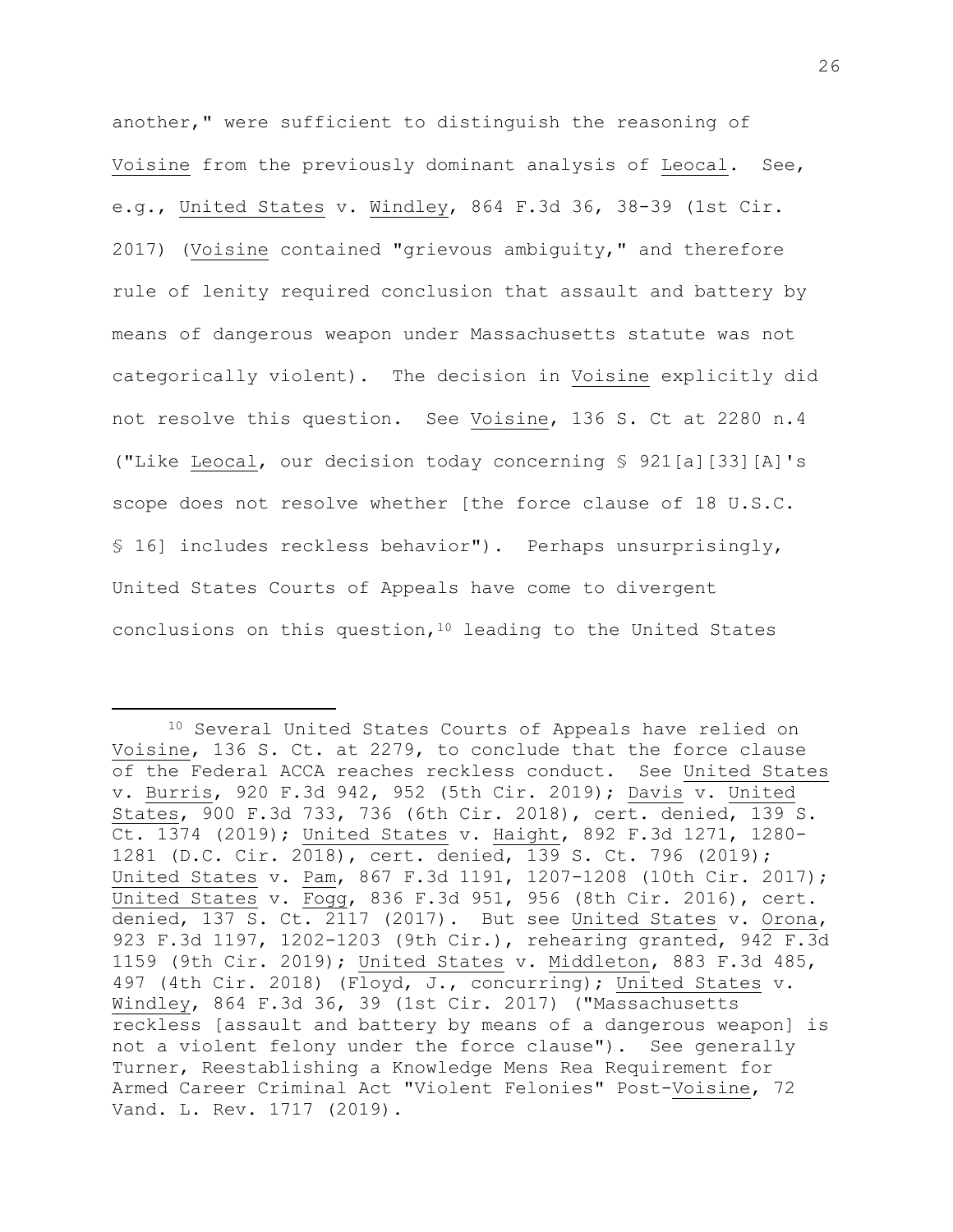Supreme Court's pending decision in Borden vs. United States, No. 19-5410, which was argued and will be decided in this court term.

The majority of decisions from the United States District Court for the District of Massachusetts -- decided after Voisine and specifically considering the offense of assault and battery by means of a dangerous weapon under the Massachusetts statute - - have concluded that the force clause of the Federal ACCA does not reach reckless conduct and, therefore, that the offense of assault and battery by means of a dangerous weapon is not categorically a violent crime under the Massachusetts ACCA. See United States v. Lattanzio, 232 F. Supp. 3d 220, 226-228 (D. Mass. 2017).<sup>11</sup>

Subsequently, in Windley, 864 F.3d at 39, the United States Court of Appeals for the First Circuit addressed this body of jurisprudence in concluding that the Massachusetts offense of assault and battery by means of a dangerous weapon is not

<sup>11</sup> See, e.g., United States v. Cruz, 234 F. Supp. 3d 328, 330 (D. Mass. 2017); Virden vs. United States, U.S. Dist. Ct., No. 09-10325-LTS, slip op. at 5 (D. Mass. Feb. 3, 2017); Cruz vs. United States, U.S. Dist. Ct., No. 09-10104-RWZ, slip op. at 7-11 (D. Mass. Jan. 26, 2017); United States vs. Ford, U.S. Dist. Ct., No. 05-10326-FDS (D. Mass. Nov. 16, 2016); United States vs. Windley, U.S. Dist. Ct., No. 14-10197-PBS (D. Mass. July 6, 2016). But see United States v. McGregor, 229 F. Supp. 3d 77, 79 (D. Mass. 2017) (adopting analysis of United States v. Webb, 217 F. Supp. 3d 381, 391-397 [D. Mass. 2016], and holding that, after Voisine, assault and battery by means of dangerous weapon is categorically violent for purposes of Federal ACCA).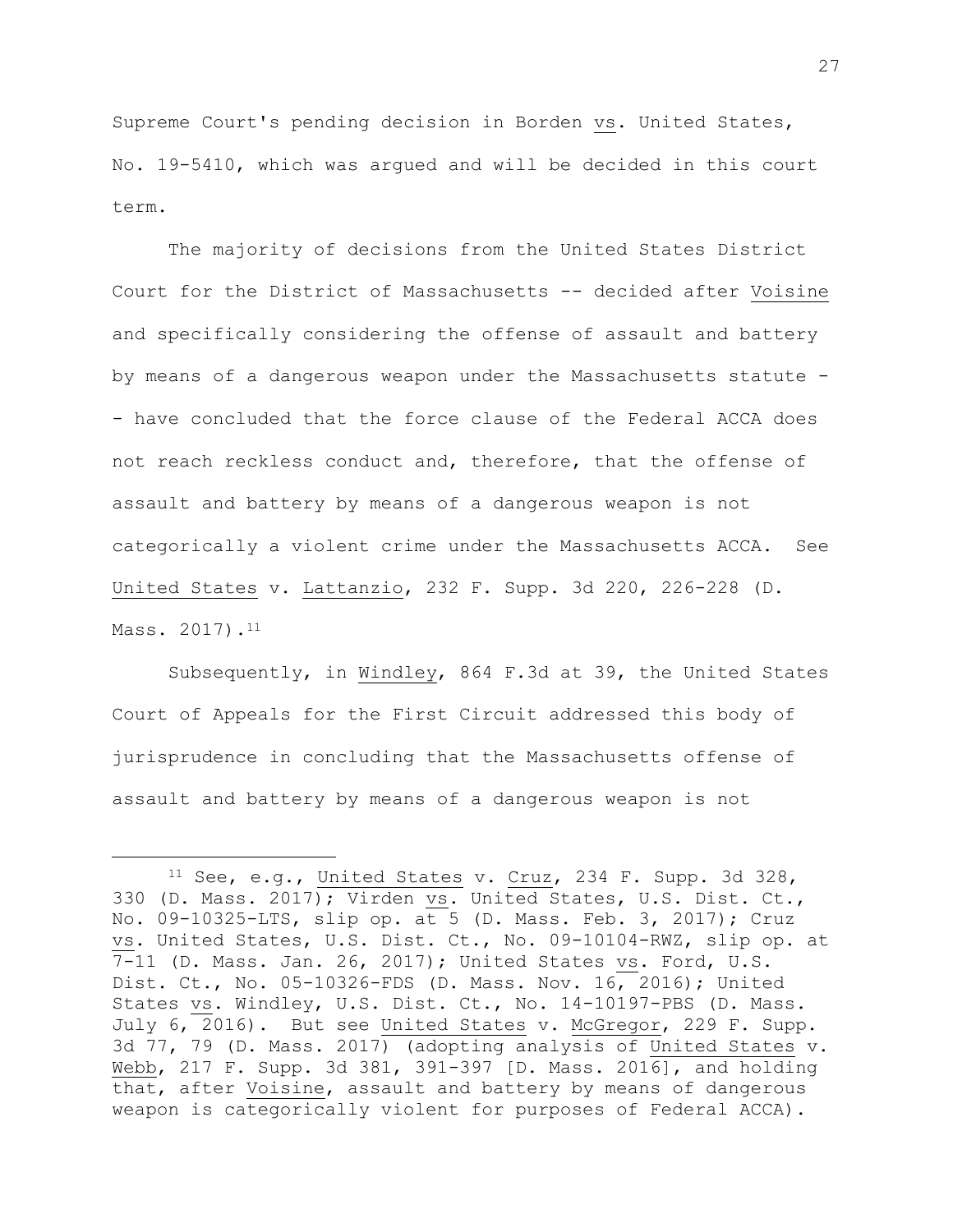categorically violent so as to serve as a predicate offense under the Federal ACCA. The court reached its decision, in part, by pointing out that "reckless driving that results in a non-trifling injury has led to convictions for Massachusetts reckless [assault and battery by means of a dangerous weapon]." See id. at 38, and cases cited. Reckless driving bears a profound similarity to the conduct the United States Supreme Court found was beyond the scope of the force clause in Leocal, 543 U.S. at 9. See United States v. Fish, 758 F.3d 1, 8 (1st Cir. 2014) (pointing to similarities between reckless assault and battery by means of dangerous weapon under Massachusetts statute and conduct in Leocal, albeit prior to Voisine). Relying on its earlier decision in Bennett v. United States, 868 F.3d 1, 2 (1st Cir.), opinion withdrawn and vacated, 870 F.3d 34 (1st Cir. 2017),  $1^2$  the First Circuit concluded that "[t]hese [reckless driving cases] are the types of cases that give rise to grievous ambiguity as to whether the use of physical force against the person of another includes the reckless causation of bodily injury." Windley, supra at 38-39, citing Bennett, supra at 18-20. Accordingly, the rule of lenity required the court to

 $12$  Bennett v. United States, 868 F.3d 1, 2 (1st Cir.), opinion withdrawn and vacated, 870 F.3d 34 (1st Cir. 2017), was withdrawn and vacated because of the death of the defendant. Its conclusion and reasoning were fully adopted in Windley, 864 F.3d at 39.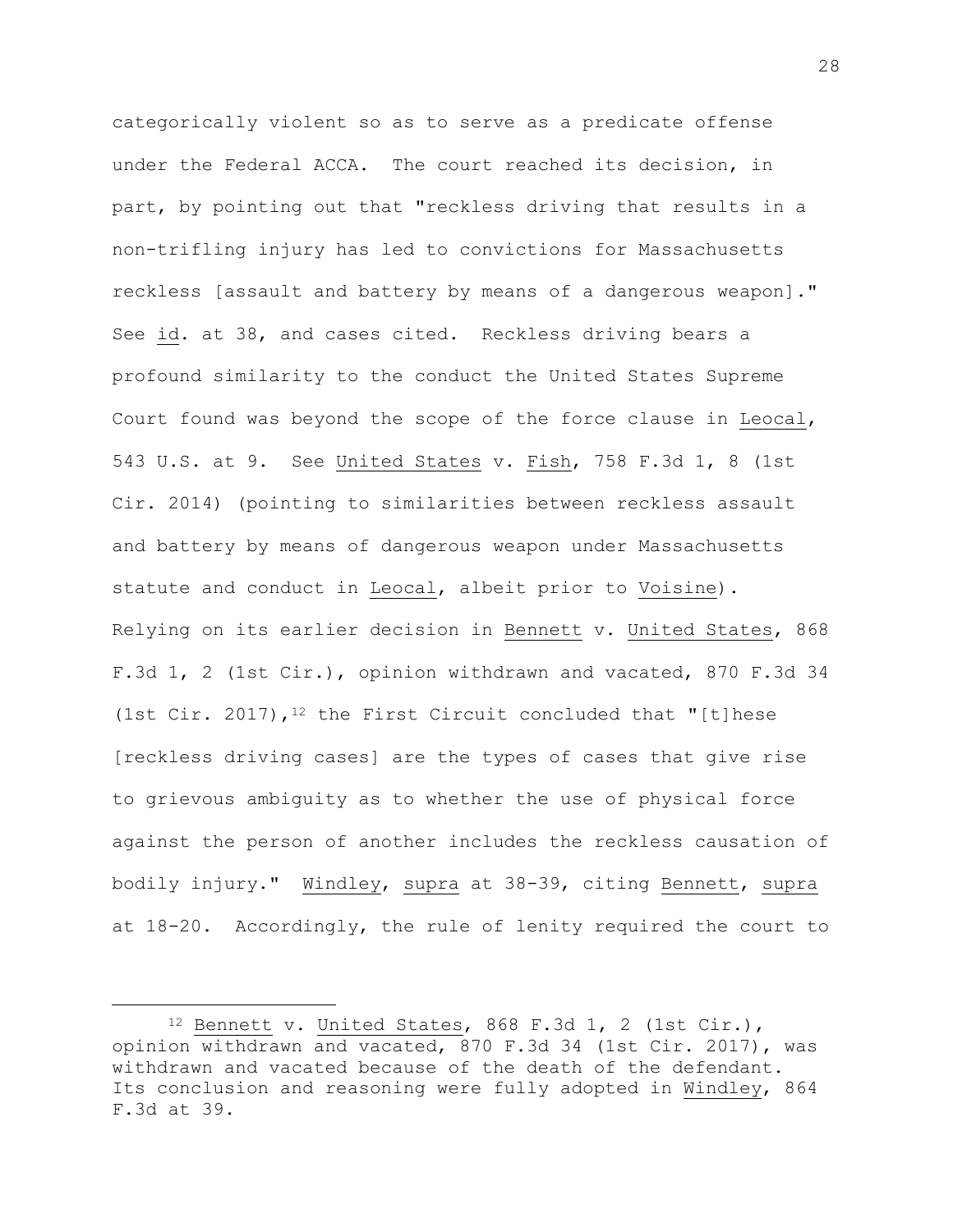construe the statute narrowly and in the defendant's favor, such that, under the Massachusetts statute, assault and battery by means of a dangerous weapon is not categorically violent for purposes of the force clause of the Federal ACCA. See Windley, supra at 37-39, citing Bennett, supra at 23.

iv. Recklessness under the Massachusetts ACCA. While, in interpreting the Massachusetts ACCA, we are not bound by these Federal cases, we are persuaded by the detailed analysis in Bennett, 868 F.3d at 7-23, adopted and affirmed in Windley, 864 F.3d at 38-39, that there is "grievous ambiguity" as to whether one can use (actively employ) force against the person of another when one acts recklessly.

In considering this ambiguity, the United State Supreme Court's discussions in Voisine, 136 S. Ct. at 2272, 2279, and Leocal, 543 U.S. at 9, are instructive. In Voisine, supra, the Court contemplated an angry husband who recklessly threw a plate at a wall near his wife. The Court concluded that the hurling of the plate "counts as a 'use' of force even if the husband did not know for certain (or have as an object), but only recognized a substantial risk, that a shard from the plate would ricochet and injure his wife." Id. In Leocal, supra at 9-11, by contrast, the Court concluded that the defendant's action of driving while under the influence of alcohol, and thereby causing bodily injury to another, was not an act involving the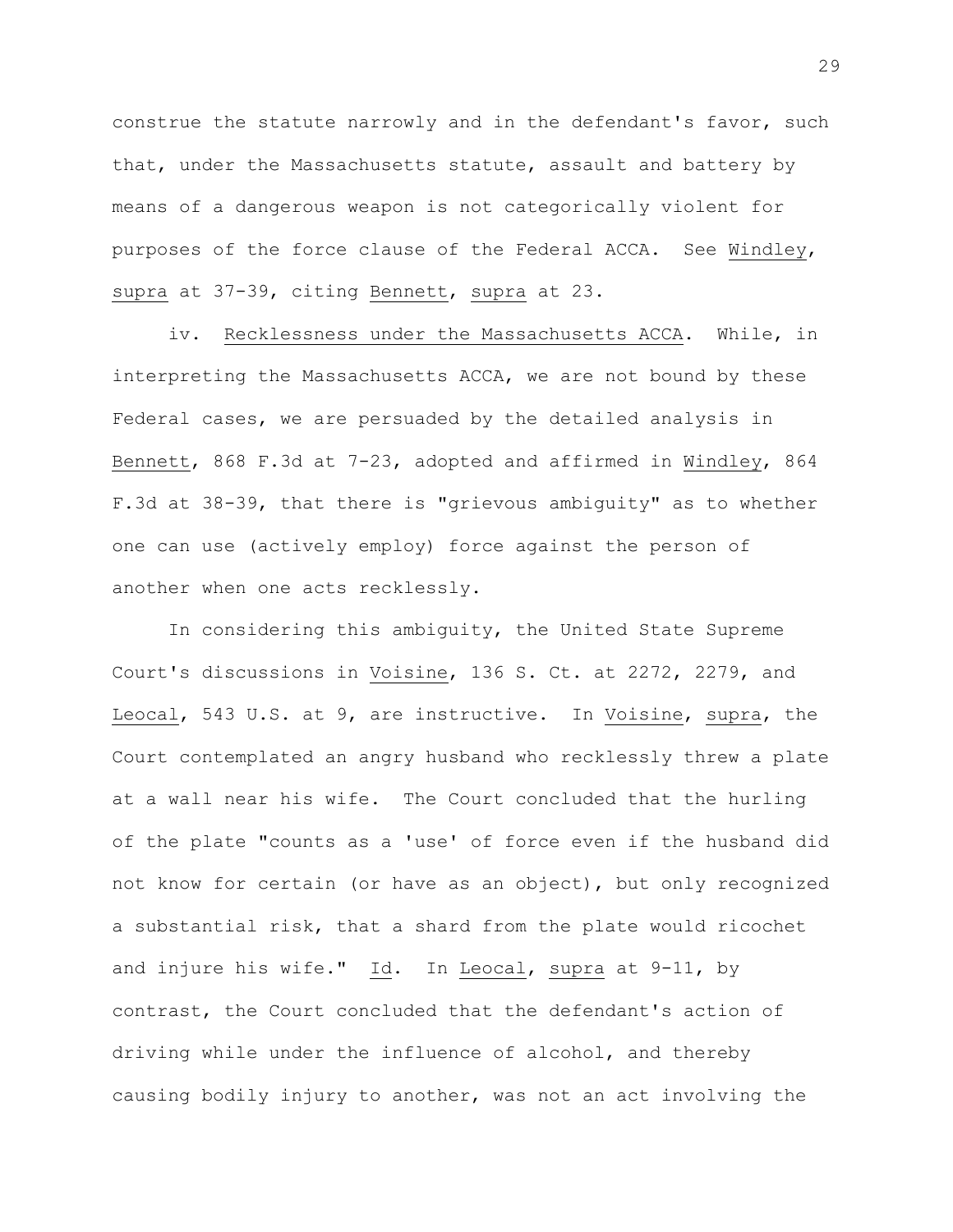"use . . . of physical force against . . . another" because "[i]n no 'ordinary or natural' sense can it be said that a person risks having to 'use' physical force against another person in the course of operating a vehicle while intoxicated and causing injury."

The distinction, in part, lies in how one reads the limiting phrase "against the person . . . of another." As the United States Court of Appeals for the Sixth Circuit explained:

"the actor is reckless if he consciously disregard[s] a substantial risk that the conduct will cause harm to another. The reckless actor is indifferent, therefore, to the substantial possibility that his force will apply to the person of another. Hence he does not consciously desire that application; nor, since recklessness does not require a 'practical certainty' of harm, can we infer that he desires it. As culpable as the reckless actor might be, therefore, he does not volitionally apply force 'against the person of another.'" (Quotation and citations omitted.)

United States v. Harper, 875 F.3d 329, 330, 331–332 (6th Cir. 2017), cert. denied, 139 S. Ct. 53 (2018) (arguing that its own circuit's binding precedent, United States v. Verwiebe, 872 F.3d 408 [6th Cir.], amended, 874 F.3d 258 [6th Cir. 2017], was wrongly decided).

Ultimately, we need not resolve the statutory ambiguity in the Massachusetts ACCA. Its mere presence is enough to conclude that, under the rule of lenity, the defendant is entitled to the narrower construction of the criminal statute. See United States v. Davis, 139 S. Ct. 2319, 2333 (2019) ("ambiguities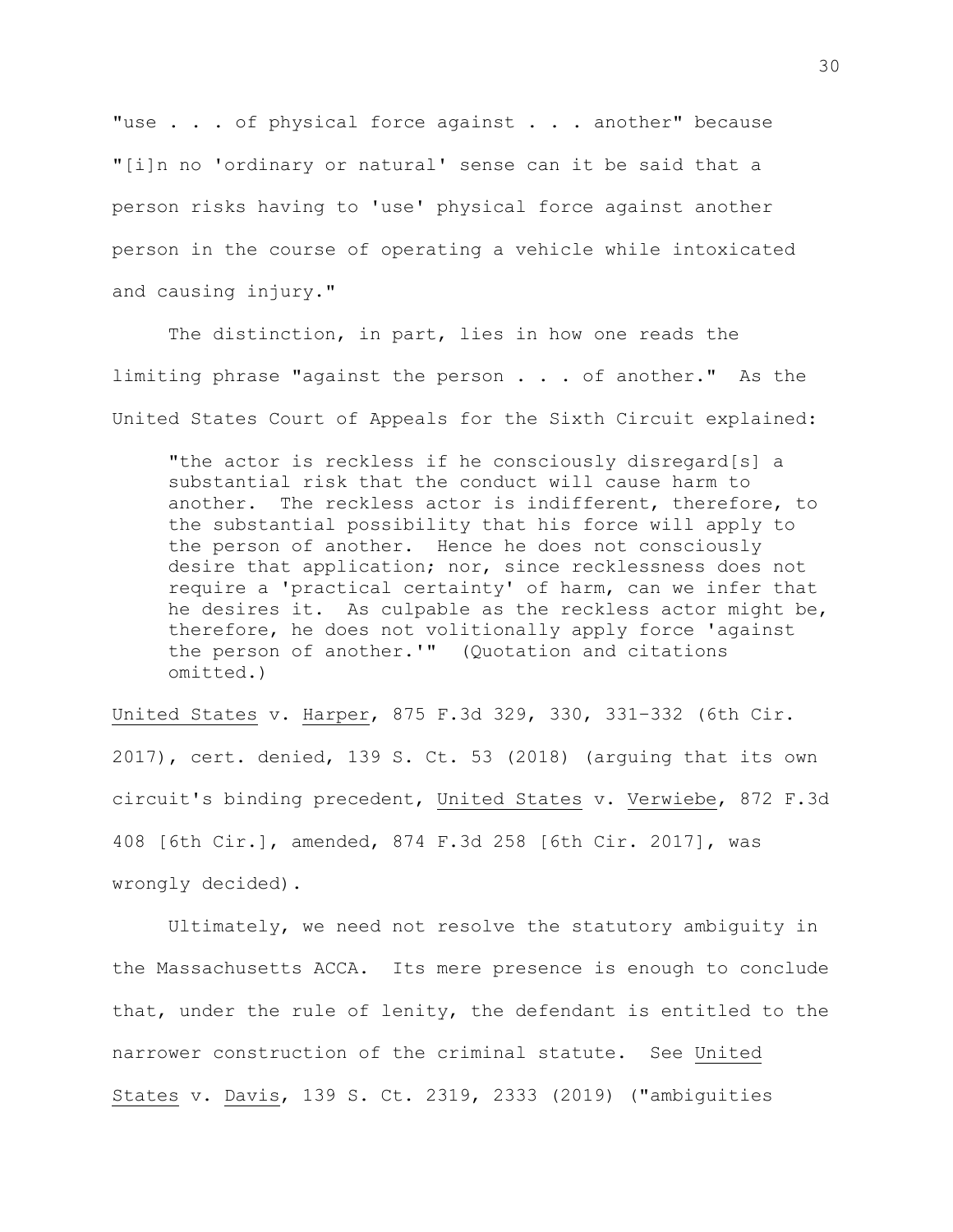about the breadth of a criminal statute should be resolved in the defendant's favor"); Commonwealth v. Constantino, 443 Mass. 521, 525 (2005), quoting Commonwealth v. Carrion*,* 431 Mass. 44, 45–46 (2000) ("it is well established that '[i]f the statutory language [could] plausibly be found to be ambiguous, the rule of lenity requires the defendant be given the benefit of the ambiguity'" [quotations omitted]); Commonwealth v. Connolly, 394 Mass. 169, 174 (1985) ("We must resolve in favor of criminal defendants any reasonable doubt as to the statute's meaning").

We recognize that the result we reach may seem counterintuitive, for intentionally shooting a person without killing the individual -- a paradigmatic assault and battery by means of a dangerous weapon -- is undoubtedly a crime of violence. We note, however, that it is precisely this sort of intuition, the "arbitrariness of hypothesizing the 'ordinary case' of any given crime," that rendered the residual clause unconstitutionally vague. Beal, 474 Mass. at 350, quoting Johnson, 576 U.S. at 596. The categorical or modified categorical framework requires us to look beyond any sense of a typical assault and battery by means of a dangerous weapon and to follow a strict categorical approach "only when all crimes encompassed within that statute are violent crimes." Eberhart, 461 Mass. at 817.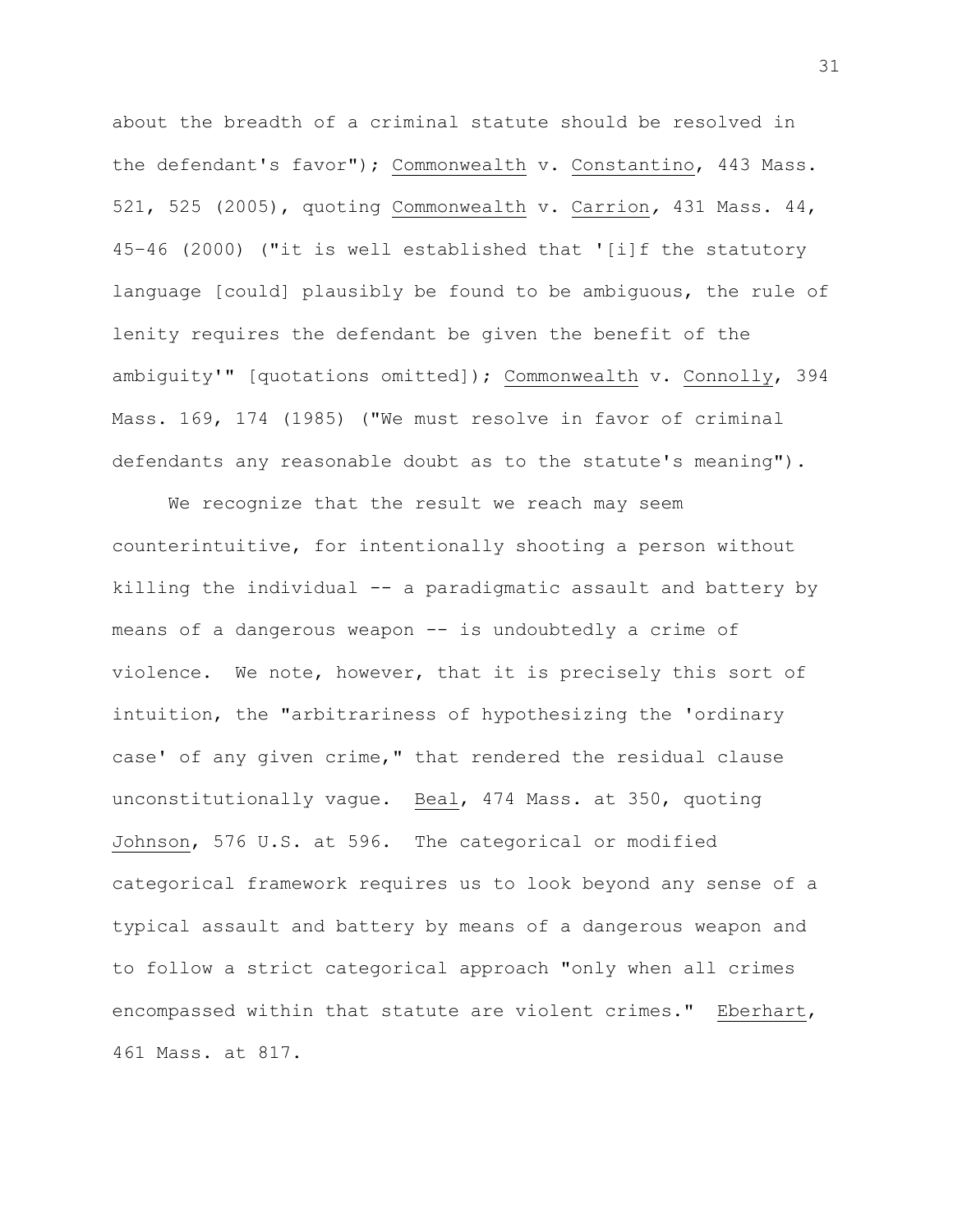As a practical matter, unlike the interpretation avoided in Voisine, 136 S. Ct. at 2280-2281, our decision today in no way vitiates the operation or intention of the ACCA, for, in contrast to the Federal system, a Massachusetts defendant has the right to a subsequent jury trial on the ACCA charge. See Eberhart, 461 Mass. at 816. The Commonwealth therefore is permitted to submit a much broader class of evidence than the so-called Shepard documents permissible in Federal court. See id. ("At this subsequent offender trial, the trial judge may admit any evidence that would have been admissible at the original trial of the alleged predicate offense" [quotation and citation omitted]). See also Shepard v. United States, 544 U.S. 13, 26 (2005). Therefore, under the modified categorical approach, it should not be difficult for the Commonwealth to prove that a defendant intentionally has used force or a deadly weapon against the person of another, in those instances where the defendant actually did do so.

Here, however, the certified copy of the defendant's conviction of assault and battery by means of a dangerous weapon, the only evidence submitted by the Commonwealth, was insufficient to establish that the defendant committed intentional rather than reckless assault and battery by means of a dangerous weapon. Further, for the double jeopardy reasons elaborated in Beal, 474 Mass. at 353-354, a remand to allow the